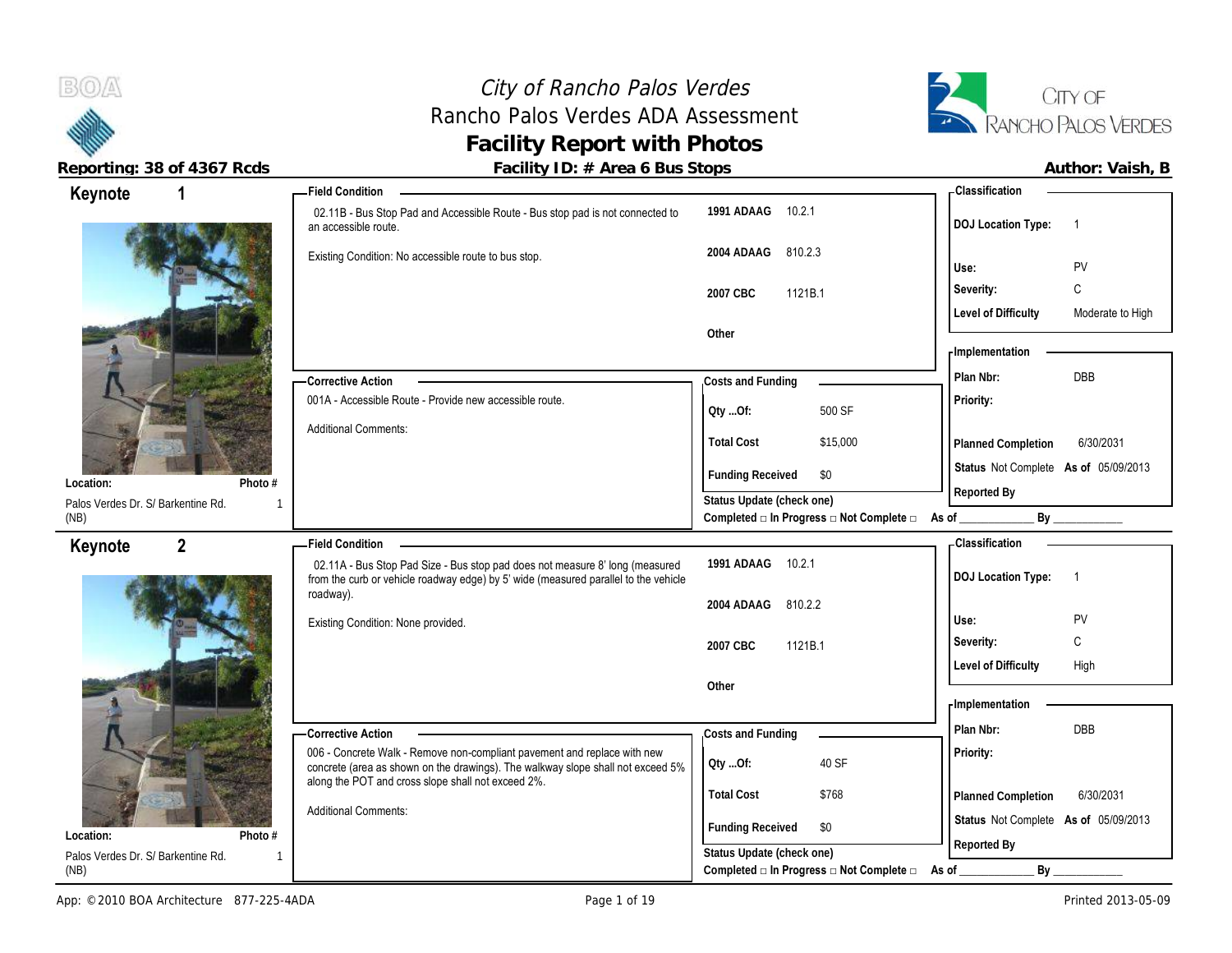

 $B(0)$ 

**Reporting: 38 of 4367 Rcds Facility ID: # Area 6 Bus Stops Author: Vaish, B**

| $\mathbf{3}$<br>Keynote                            |              | - Field Condition                                                                                     |                                                                                      |                                          | <b>Classification</b>                                      |                  |
|----------------------------------------------------|--------------|-------------------------------------------------------------------------------------------------------|--------------------------------------------------------------------------------------|------------------------------------------|------------------------------------------------------------|------------------|
|                                                    |              | 02.17 - Other - Passenger Loading Zones - See Additional Comments                                     | 1991 ADAAG -                                                                         |                                          | <b>DOJ</b> Location Type:                                  | $\overline{1}$   |
|                                                    |              | Existing Condition: Bench (16 3/4" high seat, 14 1/2" deep seat).                                     | 2004 ADAAG<br>$\sim$                                                                 |                                          | Use:                                                       | PV               |
|                                                    |              |                                                                                                       |                                                                                      |                                          | Severity:                                                  | E.               |
|                                                    |              |                                                                                                       | 2007 CBC                                                                             |                                          | <b>Level of Difficulty</b>                                 | Moderate         |
|                                                    |              |                                                                                                       | Other                                                                                |                                          |                                                            |                  |
|                                                    |              |                                                                                                       |                                                                                      |                                          | <b>Implementation</b>                                      |                  |
|                                                    |              | <b>Corrective Action</b>                                                                              | Costs and Funding                                                                    |                                          | Plan Nbr:                                                  | DBB              |
|                                                    |              | 027 - Site Work - Miscellaneous - See Additional Comments                                             | Oty Of:                                                                              | 1 EA                                     | Priority:                                                  |                  |
|                                                    |              | Additional Comments: Provide compliant bench with clear WC seating space.                             | <b>Total Cost</b>                                                                    | \$600                                    | Planned Completion                                         |                  |
| Location:                                          | Photo #      |                                                                                                       | <b>Funding Received</b>                                                              | \$0                                      | Status Not Complete As of 05/09/2013<br>Reported By        |                  |
| Palos Verdes Dr. S/ Tramonto Rd. (NB)              | 3            |                                                                                                       | Status Update (check one)                                                            | Completed □ In Progress □ Not Complete □ | As of _                                                    | By               |
|                                                    |              | - Field Condition                                                                                     |                                                                                      |                                          | <b>Classification</b>                                      |                  |
| Keynote<br>4                                       |              | 02.11B - Bus Stop Pad and Accessible Route - Bus stop pad is not connected to<br>an accessible route. | 1991 ADAAG 10.2.1                                                                    |                                          | <b>DOJ Location Type:</b>                                  | $\overline{1}$   |
|                                                    |              | Existing Condition: No accessible route to bus stop.                                                  | 2004 ADAAG<br>810.2.3                                                                |                                          | Use:                                                       | PV               |
|                                                    |              |                                                                                                       | 1121B.1<br>2007 CBC                                                                  |                                          | Severity:                                                  | C                |
|                                                    |              |                                                                                                       |                                                                                      |                                          | <b>Level of Difficulty</b>                                 | Moderate to High |
|                                                    |              |                                                                                                       | Other                                                                                |                                          |                                                            |                  |
|                                                    |              |                                                                                                       |                                                                                      |                                          | - Implementation                                           |                  |
|                                                    |              |                                                                                                       |                                                                                      |                                          |                                                            |                  |
|                                                    |              | - Corrective Action                                                                                   | Costs and Funding                                                                    |                                          | Plan Nbr:                                                  | <b>DBB</b>       |
|                                                    |              | 001A - Accessible Route - Provide new accessible route.                                               | Qty Of:                                                                              | 600 SF                                   | Priority:                                                  |                  |
|                                                    |              | <b>Additional Comments:</b>                                                                           |                                                                                      |                                          |                                                            |                  |
|                                                    |              |                                                                                                       | <b>Total Cost</b><br><b>Funding Received</b>                                         | \$18,000<br>\$0                          | Planned Completion<br>Status Not Complete As of 05/09/2013 | 6/30/2031        |
| Location:<br>Palos Verdes Dr. S/ Tramonto Rd. (NB) | Photo #<br>4 |                                                                                                       | Status Update (check one)<br>Completed $\Box$ In Progress $\Box$ Not Complete $\Box$ |                                          | Reported By<br>By                                          |                  |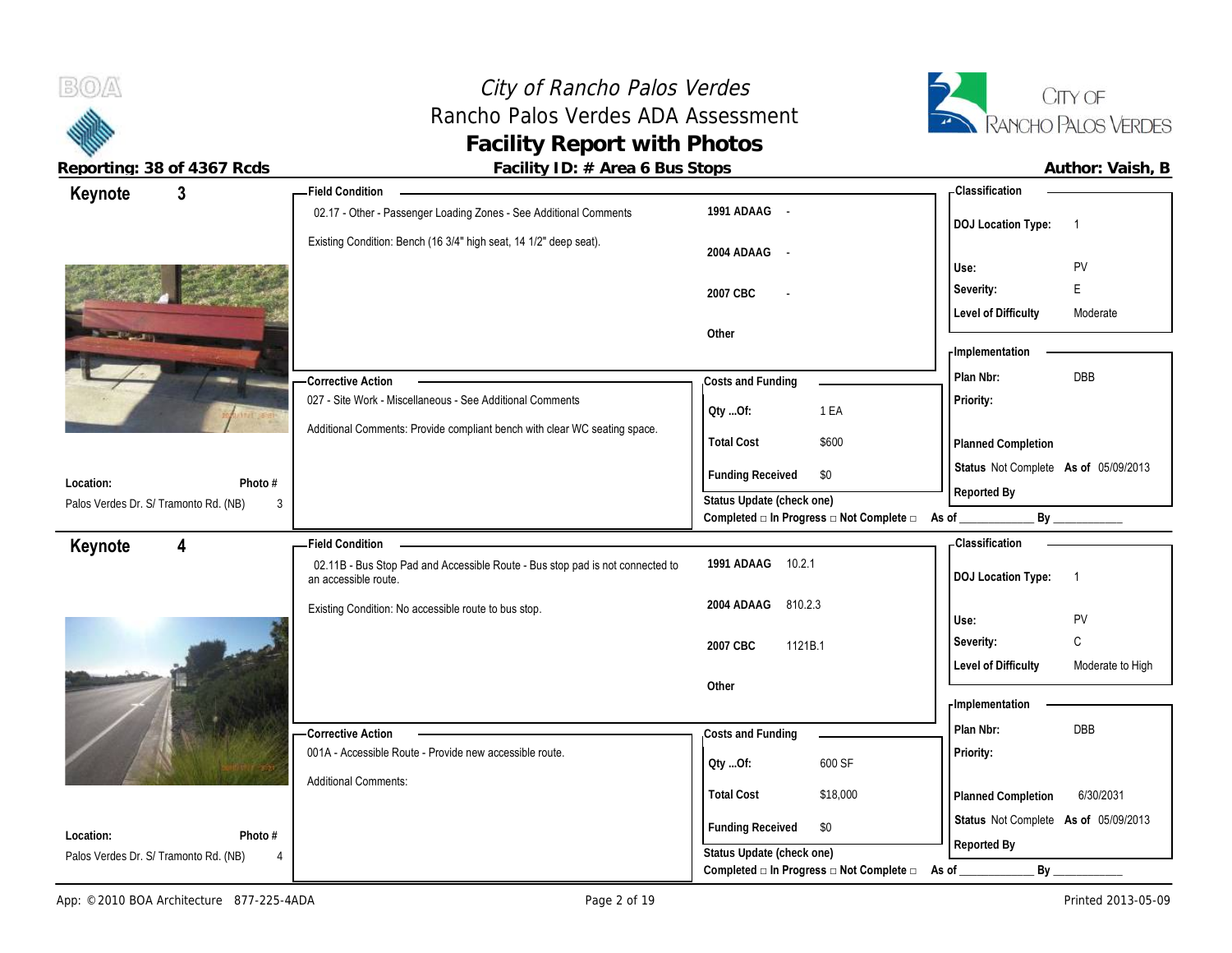### City of Rancho Palos Verdes Rancho Palos Verdes ADA Assessment **Facility Report with Photos**



|                                       | Reporting: 38 of 4367 Rcds | Facility ID: # Area 6 Bus Stops                                                                                                                                                  |                           |                                                         |                                      | Author: Vaish, B |
|---------------------------------------|----------------------------|----------------------------------------------------------------------------------------------------------------------------------------------------------------------------------|---------------------------|---------------------------------------------------------|--------------------------------------|------------------|
| Keynote                               | 5                          | - Field Condition                                                                                                                                                                |                           |                                                         | - Classification                     |                  |
|                                       |                            | 02.11A - Bus Stop Pad Size - Bus stop pad does not measure 8' long (measured<br>from the curb or vehicle roadway edge) by 5' wide (measured parallel to the vehicle<br>roadway). | 1991 ADAAG 10.2.1         |                                                         | <b>DOJ Location Type:</b>            | $\overline{1}$   |
|                                       |                            | Existing Condition: None provided.                                                                                                                                               | 2004 ADAAG                | 810.2.2                                                 | Use:                                 | PV               |
|                                       |                            |                                                                                                                                                                                  | 2007 CBC                  | 1121B.1                                                 | Severity:                            | C                |
|                                       |                            |                                                                                                                                                                                  |                           |                                                         | <b>Level of Difficulty</b>           | High             |
|                                       |                            |                                                                                                                                                                                  | Other                     |                                                         | <b>Implementation</b>                |                  |
|                                       |                            | -Corrective Action                                                                                                                                                               | Costs and Funding         |                                                         | Plan Nbr:                            | <b>DBB</b>       |
|                                       | 0.0331 8.21                | 006 - Concrete Walk - Remove non-compliant pavement and replace with new<br>concrete (area as shown on the drawings). The walkway slope shall not exceed 5%                      | Qty Of:                   | 40 SF                                                   | Priority:                            |                  |
|                                       |                            | along the POT and cross slope shall not exceed 2%.                                                                                                                               | <b>Total Cost</b>         | \$768                                                   | Planned Completion                   | 6/30/2031        |
| Location:                             | Photo #                    | <b>Additional Comments:</b>                                                                                                                                                      | <b>Funding Received</b>   | \$0                                                     | Status Not Complete As of 05/09/2013 |                  |
| Palos Verdes Dr. S/ Tramonto Rd. (NB) | 5                          |                                                                                                                                                                                  | Status Update (check one) |                                                         | Reported By                          |                  |
|                                       |                            |                                                                                                                                                                                  |                           | Completed □ In Progress □ Not Complete □ As of _        |                                      |                  |
| Keynote                               | 6                          | <b>Field Condition</b>                                                                                                                                                           |                           |                                                         | <b>Classification</b>                |                  |
|                                       |                            | 02.17 - Other - Passenger Loading Zones - See Additional Comments                                                                                                                | 1991 ADAAG -              |                                                         | <b>DOJ Location Type:</b>            | $\overline{1}$   |
|                                       |                            | Existing Condition: 2.9% CS.                                                                                                                                                     | 2004 ADAAG<br>$\sim$      |                                                         |                                      |                  |
|                                       |                            |                                                                                                                                                                                  |                           |                                                         | Use:                                 | PV               |
|                                       |                            |                                                                                                                                                                                  | 2007 CBC                  |                                                         | Severity:                            | C                |
|                                       |                            |                                                                                                                                                                                  | Other                     |                                                         | <b>Level of Difficulty</b>           | Moderate         |
|                                       |                            |                                                                                                                                                                                  |                           |                                                         | - Implementation                     |                  |
|                                       |                            | -Corrective Action                                                                                                                                                               | Costs and Funding         |                                                         | Plan Nbr:                            | <b>DBB</b>       |
|                                       |                            | 027 - Site Work - Miscellaneous - See Additional Comments                                                                                                                        |                           | 1 EA                                                    | Priority:                            |                  |
|                                       | <b>South 8:21</b>          | Additional Comments: See Keynote 5 for corrective action.                                                                                                                        | QtyOf:                    |                                                         |                                      |                  |
|                                       |                            |                                                                                                                                                                                  | <b>Total Cost</b>         | \$0                                                     | Planned Completion                   | 6/30/2031        |
| Location:                             | Photo #                    |                                                                                                                                                                                  | <b>Funding Received</b>   | \$0                                                     | Status Not Complete As of 05/09/2013 |                  |
| Palos Verdes Dr. S/ Tramonto Rd. (NB) | 5                          |                                                                                                                                                                                  | Status Update (check one) |                                                         | Reported By                          |                  |
|                                       |                            |                                                                                                                                                                                  |                           | Completed $\Box$ In Progress $\Box$ Not Complete $\Box$ | As of<br>$By_$                       |                  |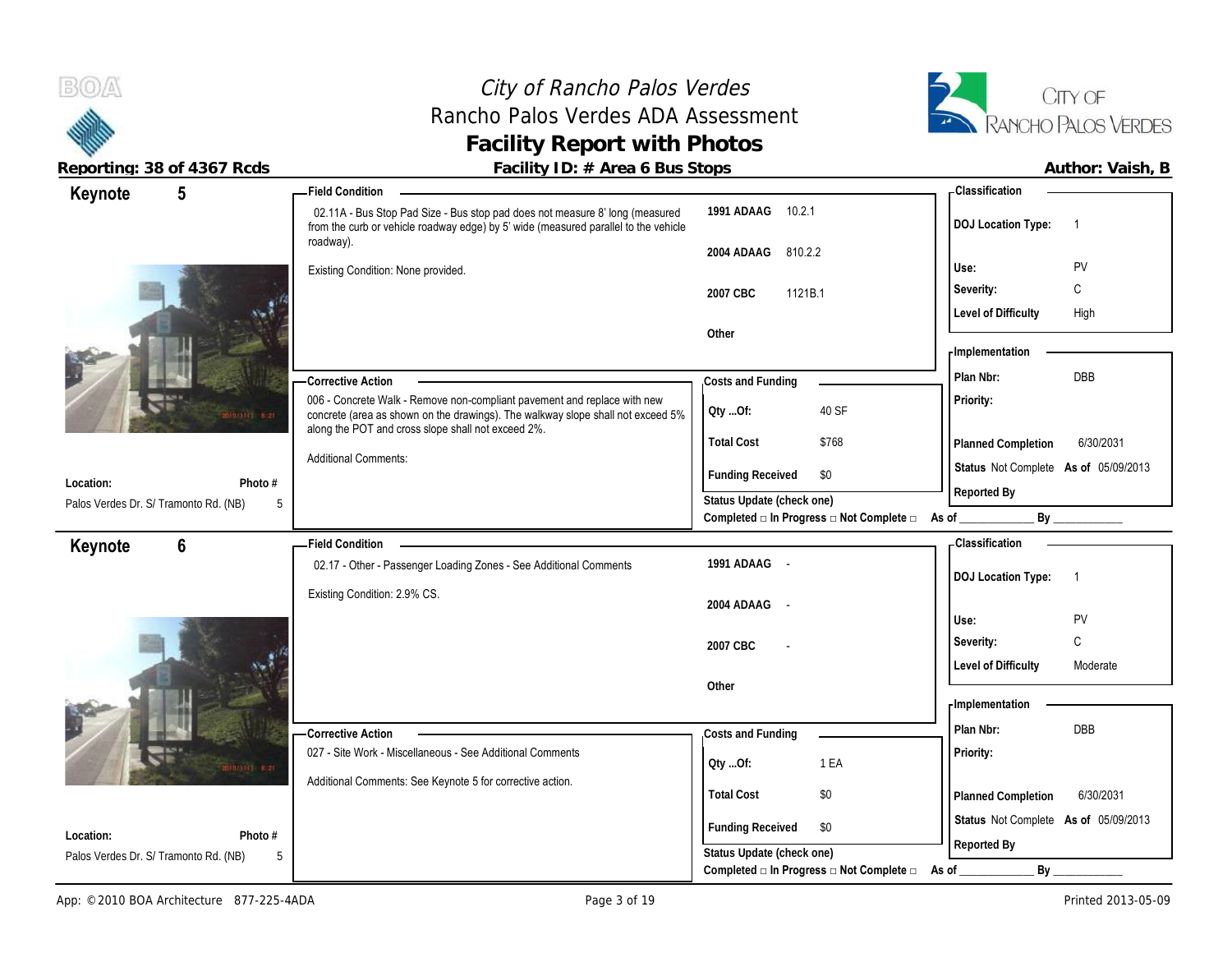### City of Rancho Palos Verdes Rancho Palos Verdes ADA Assessment **Facility Report with Photos**



| $\overline{7}$<br>Keynote                      | - Field Condition                                                                                                                                                                |                                                                                      | - Classification                            |
|------------------------------------------------|----------------------------------------------------------------------------------------------------------------------------------------------------------------------------------|--------------------------------------------------------------------------------------|---------------------------------------------|
|                                                | 02.11A - Bus Stop Pad Size - Bus stop pad does not measure 8' long (measured<br>from the curb or vehicle roadway edge) by 5' wide (measured parallel to the vehicle<br>roadway). | 1991 ADAAG<br>10.2.1                                                                 | <b>DOJ</b> Location Type:<br>$\overline{1}$ |
|                                                |                                                                                                                                                                                  | 810.2.2<br>2004 ADAAG                                                                |                                             |
|                                                | Existing Condition: Bus pad 4'-11" long by 5' wide.                                                                                                                              |                                                                                      | PV<br>Use:                                  |
|                                                |                                                                                                                                                                                  | 2007 CBC<br>1121B.1                                                                  | Severity:<br>C                              |
|                                                |                                                                                                                                                                                  |                                                                                      | <b>Level of Difficulty</b><br>Moderate      |
|                                                |                                                                                                                                                                                  | Other                                                                                |                                             |
|                                                |                                                                                                                                                                                  |                                                                                      | - Implementation                            |
|                                                | <b>Corrective Action</b>                                                                                                                                                         | Costs and Funding                                                                    | Plan Nbr:<br>DBB                            |
|                                                | 027 - Site Work - Miscellaneous - See Additional Comments                                                                                                                        | 1 EA<br>Qty Of:                                                                      | Priority:                                   |
|                                                | Additional Comments: See Keynote 8 for corrective action.                                                                                                                        |                                                                                      |                                             |
|                                                |                                                                                                                                                                                  | <b>Total Cost</b><br>\$0                                                             | 6/30/2031<br>Planned Completion             |
| Location:<br>Photo #                           |                                                                                                                                                                                  | <b>Funding Received</b><br>\$0                                                       | Status Not Complete As of 05/09/2013        |
| Palos Verdes Dr. S/ Crestmont Ln.              |                                                                                                                                                                                  | Status Update (check one)                                                            | Reported By                                 |
| (NB)                                           |                                                                                                                                                                                  | Completed □ In Progress □ Not Complete □ As of _______                               | By                                          |
| 8<br>Keynote                                   | -Field Condition                                                                                                                                                                 |                                                                                      | <b>Classification</b>                       |
|                                                | 02.12A - Bus Stop Pad Slope Parallel to Roadway - Bus stop pad is not at the<br>same slope as the roadway in the direction parallel to the roadway.                              | 1991 ADAAG<br>10.2.1                                                                 | <b>DOJ Location Type:</b><br>$\overline{1}$ |
|                                                |                                                                                                                                                                                  |                                                                                      |                                             |
|                                                |                                                                                                                                                                                  | 2004 ADAAG<br>810.2.4                                                                |                                             |
|                                                | Existing Condition: 7.6% RS at bus pad, 5.6% RS at the road.                                                                                                                     |                                                                                      | PV<br>Use:                                  |
|                                                |                                                                                                                                                                                  | 1121B.2.1<br>2007 CBC                                                                | C<br>Severity:                              |
|                                                |                                                                                                                                                                                  |                                                                                      | <b>Level of Difficulty</b><br>High          |
|                                                |                                                                                                                                                                                  | Other                                                                                |                                             |
|                                                |                                                                                                                                                                                  |                                                                                      | - Implementation                            |
|                                                | <b>Corrective Action</b>                                                                                                                                                         | Costs and Funding                                                                    | DBB<br>Plan Nbr:                            |
|                                                | 006 - Concrete Walk - Remove non-compliant pavement and replace with new<br>concrete (area as shown on the drawings). The walkway slope shall not exceed 5%                      | 40 SF<br>QtyOf:                                                                      | Priority:                                   |
|                                                | along the POT and cross slope shall not exceed 2%.                                                                                                                               | <b>Total Cost</b><br>\$768                                                           | 6/30/2031<br>Planned Completion             |
|                                                | <b>Additional Comments:</b>                                                                                                                                                      |                                                                                      |                                             |
| Location:<br>Photo #                           |                                                                                                                                                                                  | <b>Funding Received</b><br>\$0                                                       | Status Not Complete As of 05/09/2013        |
| Palos Verdes Dr. S/ Crestmont Ln.<br>7<br>(NB) |                                                                                                                                                                                  | Status Update (check one)<br>Completed $\Box$ In Progress $\Box$ Not Complete $\Box$ | Reported By<br>By<br>As of                  |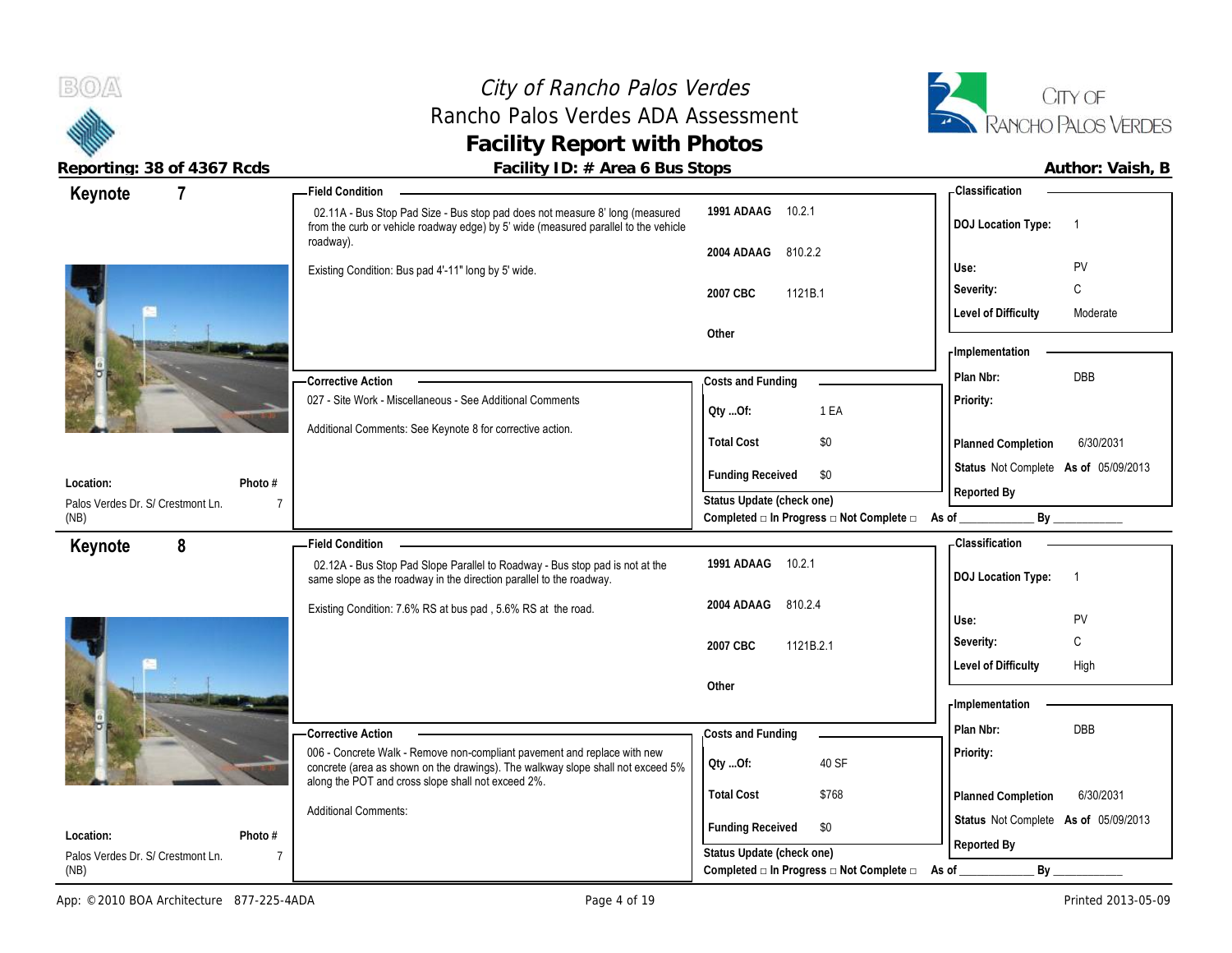### City of Rancho Palos Verdes Rancho Palos Verdes ADA Assessment **Facility Report with Photos**



| 9<br>Keynote                                    | <b>Field Condition</b>                                                                                                                                                                                            |                                                                                               | <b>Classification</b>                       |
|-------------------------------------------------|-------------------------------------------------------------------------------------------------------------------------------------------------------------------------------------------------------------------|-----------------------------------------------------------------------------------------------|---------------------------------------------|
|                                                 | 02.11A - Bus Stop Pad Size - Bus stop pad does not measure 8' long (measured<br>from the curb or vehicle roadway edge) by 5' wide (measured parallel to the vehicle<br>roadway).                                  | 1991 ADAAG 10.2.1                                                                             | <b>DOJ</b> Location Type:<br>$\overline{1}$ |
|                                                 |                                                                                                                                                                                                                   | 810.2.2<br>2004 ADAAG                                                                         |                                             |
|                                                 | Existing Condition: Bus pad 3'-7" long by 5' wide.                                                                                                                                                                |                                                                                               | PV<br>Use:                                  |
|                                                 |                                                                                                                                                                                                                   | 1121B.1<br>2007 CBC                                                                           | C<br>Severity:                              |
|                                                 |                                                                                                                                                                                                                   |                                                                                               | <b>Level of Difficulty</b><br>High          |
|                                                 |                                                                                                                                                                                                                   | Other                                                                                         |                                             |
|                                                 |                                                                                                                                                                                                                   |                                                                                               | <b>Implementation</b>                       |
|                                                 | <b>Corrective Action</b>                                                                                                                                                                                          | Costs and Funding                                                                             | <b>DBB</b><br>Plan Nbr:                     |
|                                                 | 006 - Concrete Walk - Remove non-compliant pavement and replace with new<br>concrete (area as shown on the drawings). The walkway slope shall not exceed 5%<br>along the POT and cross slope shall not exceed 2%. | 40 SF<br>Qty Of:                                                                              | Priority:                                   |
|                                                 |                                                                                                                                                                                                                   | <b>Total Cost</b><br>\$768                                                                    | 6/30/2031<br>Planned Completion             |
|                                                 | <b>Additional Comments:</b>                                                                                                                                                                                       | <b>Funding Received</b><br>\$0                                                                | Status Not Complete As of 05/09/2013        |
| Location:                                       | Photo #                                                                                                                                                                                                           |                                                                                               | Reported By                                 |
| Palos Verdes Dr. S/ Barkentine Rd.<br>(SB)      | 9                                                                                                                                                                                                                 | Status Update (check one)<br>Completed $\square$ In Progress $\square$ Not Complete $\square$ | As of $\_$<br>By                            |
| 10                                              | <b>Field Condition</b>                                                                                                                                                                                            |                                                                                               | Classification                              |
| Keynote                                         | 02.11B - Bus Stop Pad and Accessible Route - Bus stop pad is not connected to<br>an accessible route.                                                                                                             | 1991 ADAAG 10.2.1                                                                             | <b>DOJ Location Type:</b><br>$\overline{1}$ |
|                                                 | Existing Condition: No accessible route to bus stop.                                                                                                                                                              | 2004 ADAAG<br>810.2.3                                                                         |                                             |
|                                                 |                                                                                                                                                                                                                   |                                                                                               | PV<br>Use:                                  |
|                                                 |                                                                                                                                                                                                                   |                                                                                               |                                             |
|                                                 |                                                                                                                                                                                                                   | 2007 CBC<br>1121B.1                                                                           | $\mathbb C$<br>Severity:                    |
|                                                 |                                                                                                                                                                                                                   |                                                                                               | <b>Level of Difficulty</b><br>Moderate      |
|                                                 |                                                                                                                                                                                                                   | Other                                                                                         |                                             |
|                                                 |                                                                                                                                                                                                                   |                                                                                               | - Implementation                            |
|                                                 | - Corrective Action                                                                                                                                                                                               | Costs and Funding                                                                             | Plan Nbr:<br><b>DBB</b>                     |
|                                                 | 027 - Site Work - Miscellaneous - See Additional Comments                                                                                                                                                         |                                                                                               | Priority:                                   |
|                                                 | <b>Additional Comments:</b>                                                                                                                                                                                       | 500 EA<br>QtyOf:                                                                              |                                             |
|                                                 |                                                                                                                                                                                                                   | <b>Total Cost</b><br>\$0                                                                      | 6/30/2031<br>Planned Completion             |
|                                                 |                                                                                                                                                                                                                   | \$0                                                                                           | Status Not Complete As of 05/09/2013        |
| Location:<br>Palos Verdes Dr. S/ Barkentine Rd. | Photo #<br>10                                                                                                                                                                                                     | <b>Funding Received</b><br>Status Update (check one)                                          | Reported By                                 |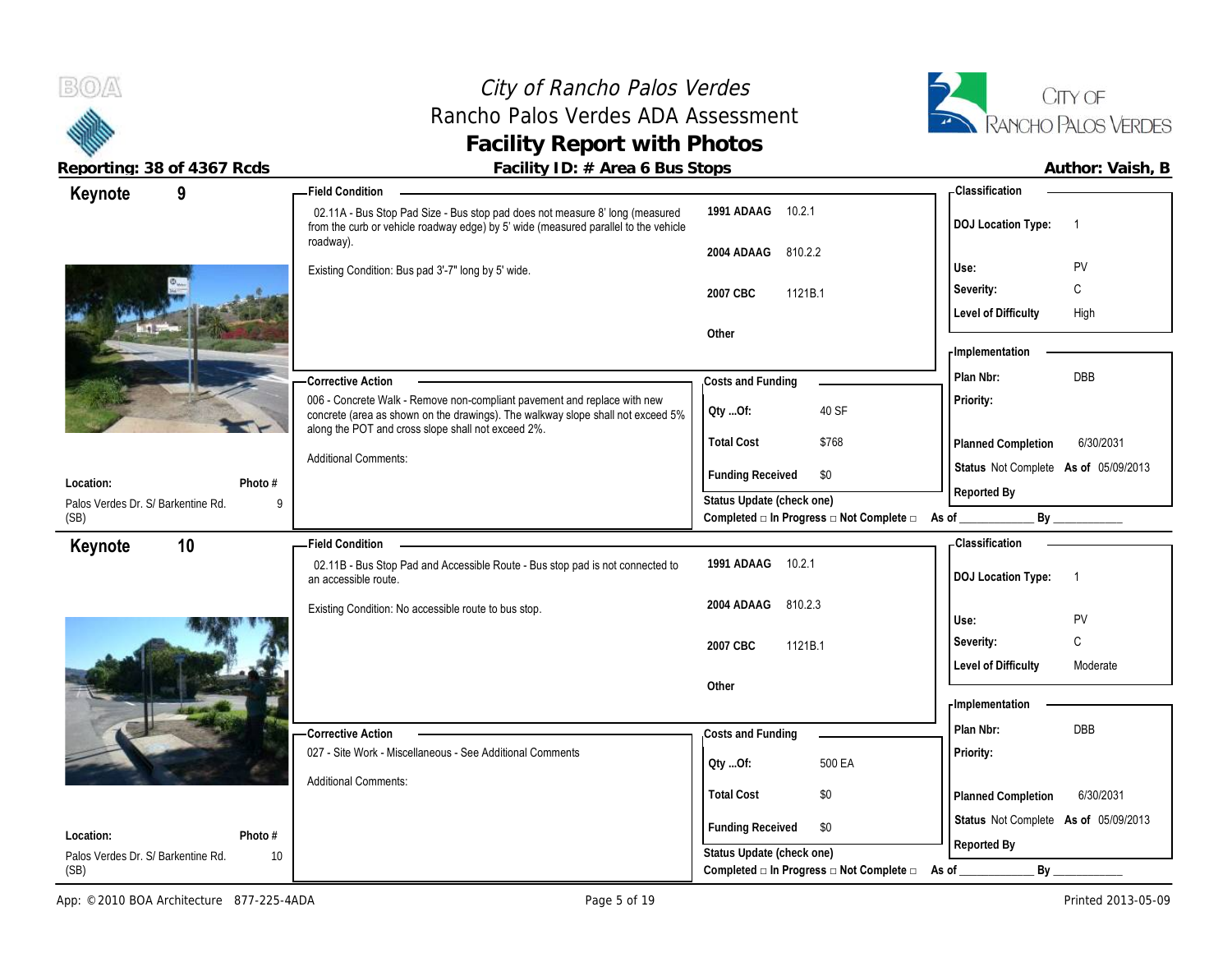

**Location:**

**Location:**

## City of Rancho Palos Verdes Rancho Palos Verdes ADA Assessment **Facility Report with Photos**



Reporting: 38 of 4367 Rcds **Facility ID: # Area 6 Bus Stops Facility ID: # Area 6 Bus Stops Author: Vaish, B** 

### 02.11A - Bus Stop Pad Size - Bus stop pad does not measure 8' long (measured from the curb or vehicle roadway edge) by 5' wide (measured parallel to the vehicle roadway). Existing Condition: None provided. 006 - Concrete Walk - Remove non-compliant pavement and replace with new concrete (area as shown on the drawings). The walkway slope shall not exceed 5% along the POT and cross slope shall not exceed 2%. Additional Comments: **Corrective Action Photo #** 11 **1991 ADAAG** 10.2.1 **2004 ADAAG** 810.2.2 **2007 CBC** 1121B.1 **Other Priority: Total Cost** \$768 **11 Field Condition Status** Not Complete **As of** 05/09/2013 **Keynote Costs and Funding Plan Nbr:** DBB **Use:** PV **Severity:** C **DOJ Location Type:** 1 Level of Difficulty High Palos Verdes Dr. S/ Seacove Dr. (NB) **Planned Completion** 6/30/2031 **Classification Implementation Funding Received \$0 Status Update (check one) Completed □ In Progress □ Not Complete □ As of \_\_\_\_\_\_\_\_\_\_\_\_\_ By \_\_\_\_\_\_\_\_\_\_\_\_ Reported By Qty ...Of:** 40 SF 02.11B - Bus Stop Pad and Accessible Route - Bus stop pad is not connected to an accessible route. Existing Condition: No accessible route to bus stop. 001A - Accessible Route - Provide new accessible route. Additional Comments: **Corrective Action Photo #** 11 **1991 ADAAG** 10.2.1 **2004 ADAAG** 810.2.3 **2007 CBC** 1121B.1 **Other Priority: Total Cost** \$15,000 **12 Field Condition Status** Not Complete **As of** 05/09/2013 **Keynote Costs and Funding Plan Nbr:** DBB **Use:** PV **Severity:** C **DOJ Location Type:** 1 **Level of Difficulty** Moderate to High Palos Verdes Dr. S/ Seacove Dr. (NB) 11 **Planned Completion** 6/30/2031 **Classification Implementation Funding Received \$0 Status Update (check one) Reported By Qty ...Of:** 500 SF

Completed **□** In Progress □ Not Complete □ As of \_\_\_\_\_\_\_\_\_\_\_\_\_\_\_\_\_ By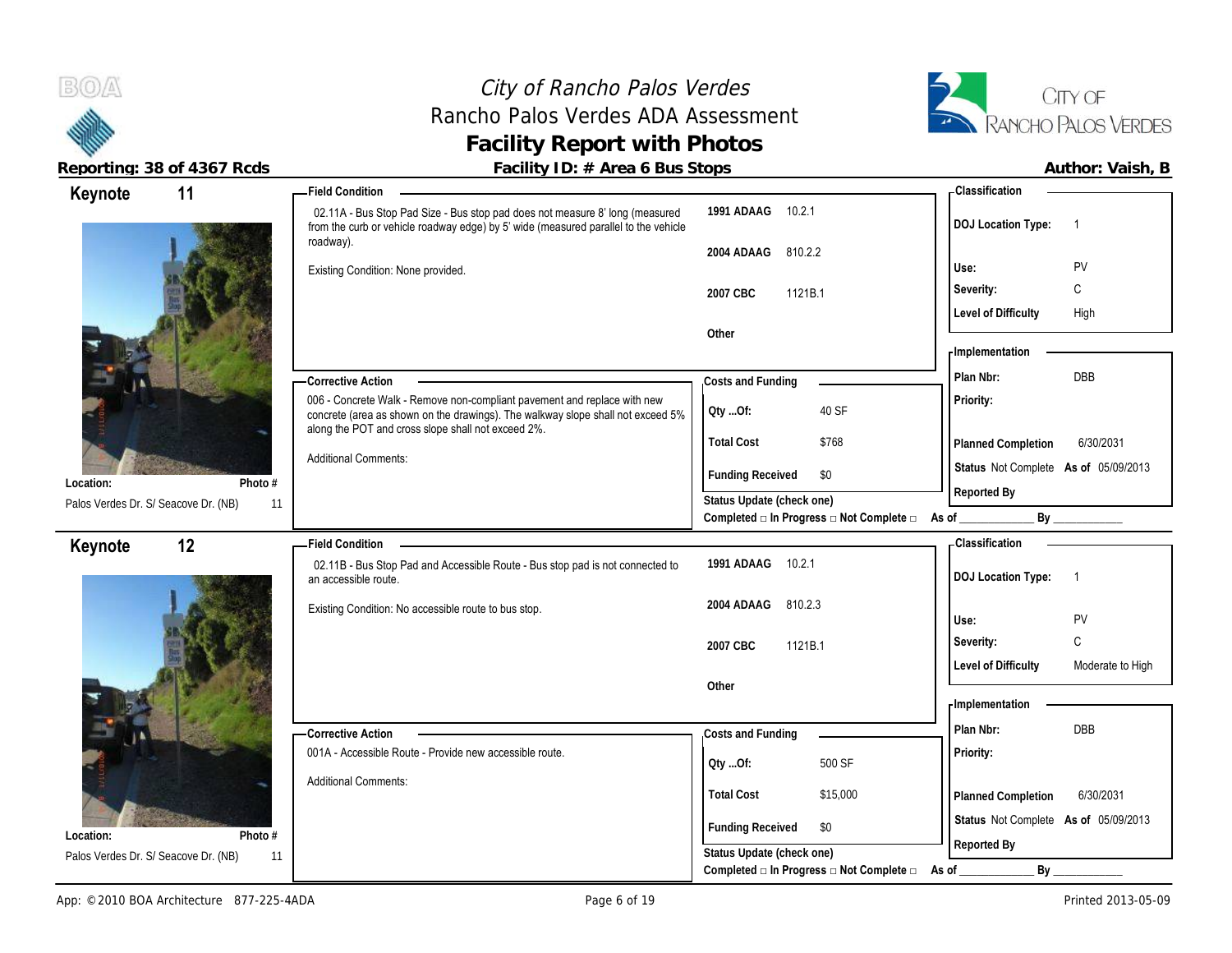## City of Rancho Palos Verdes Rancho Palos Verdes ADA Assessment **Facility Report with Photos**



| 13<br>Keynote                                      |               | <b>Field Condition</b>                                                                                                                                                                                            |                                                      | - Classification                               |
|----------------------------------------------------|---------------|-------------------------------------------------------------------------------------------------------------------------------------------------------------------------------------------------------------------|------------------------------------------------------|------------------------------------------------|
|                                                    |               | 02.11A - Bus Stop Pad Size - Bus stop pad does not measure 8' long (measured<br>from the curb or vehicle roadway edge) by 5' wide (measured parallel to the vehicle<br>roadway).                                  | 1991 ADAAG 10.2.1                                    | <b>DOJ Location Type:</b><br>$\overline{1}$    |
|                                                    |               |                                                                                                                                                                                                                   | 2004 ADAAG<br>810.2.2                                | PV<br>Use:                                     |
|                                                    |               | Existing Condition: None provided.                                                                                                                                                                                |                                                      | C<br>Severity:                                 |
|                                                    |               |                                                                                                                                                                                                                   | 2007 CBC<br>1121B.1                                  | <b>Level of Difficulty</b><br>High             |
|                                                    |               |                                                                                                                                                                                                                   | Other                                                |                                                |
|                                                    |               |                                                                                                                                                                                                                   |                                                      | <b>Implementation</b>                          |
|                                                    |               | -Corrective Action                                                                                                                                                                                                | Costs and Funding                                    | <b>DBB</b><br>Plan Nbr:                        |
|                                                    |               | 006 - Concrete Walk - Remove non-compliant pavement and replace with new<br>concrete (area as shown on the drawings). The walkway slope shall not exceed 5%<br>along the POT and cross slope shall not exceed 2%. | 40 SF<br>Qty Of:                                     | Priority:                                      |
|                                                    |               |                                                                                                                                                                                                                   | <b>Total Cost</b><br>\$768                           | Planned Completion<br>6/30/2031                |
|                                                    |               | <b>Additional Comments:</b>                                                                                                                                                                                       | <b>Funding Received</b><br>\$0                       | Status Not Complete As of 05/09/2013           |
| Location:                                          | Photo #       |                                                                                                                                                                                                                   | Status Update (check one)                            | Reported By                                    |
| Palos Verdes Dr. S/ Narcissa Dr. (SB)              | 13            |                                                                                                                                                                                                                   | Completed □ In Progress □ Not Complete □             | By<br>$\overline{\mathsf{As} \mathsf{ of }$    |
|                                                    |               |                                                                                                                                                                                                                   |                                                      | <b>Classification</b>                          |
|                                                    |               | <b>Field Condition</b>                                                                                                                                                                                            |                                                      |                                                |
| Keynote                                            | 14            | 02.11B - Bus Stop Pad and Accessible Route - Bus stop pad is not connected to<br>an accessible route.                                                                                                             | 1991 ADAAG<br>10.2.1                                 | <b>DOJ Location Type:</b><br>$\overline{1}$    |
|                                                    |               | Existing Condition: No accessible route to bus stop.                                                                                                                                                              | 810.2.3<br>2004 ADAAG                                |                                                |
|                                                    |               |                                                                                                                                                                                                                   |                                                      | PV<br>Use:                                     |
|                                                    |               |                                                                                                                                                                                                                   | 1121B.1<br>2007 CBC                                  | C<br>Severity:                                 |
|                                                    |               |                                                                                                                                                                                                                   |                                                      | <b>Level of Difficulty</b><br>Moderate to High |
|                                                    |               |                                                                                                                                                                                                                   | Other                                                | - Implementation                               |
|                                                    |               |                                                                                                                                                                                                                   |                                                      | DBB<br>Plan Nbr:                               |
|                                                    |               | -Corrective Action<br>001A - Accessible Route - Provide new accessible route.                                                                                                                                     | Costs and Funding                                    | Priority:                                      |
|                                                    |               |                                                                                                                                                                                                                   | 500 SF<br>Qty Of:                                    |                                                |
|                                                    |               | <b>Additional Comments:</b>                                                                                                                                                                                       | <b>Total Cost</b><br>\$15,000                        | Planned Completion<br>6/30/2031                |
|                                                    |               |                                                                                                                                                                                                                   | \$0                                                  | Status Not Complete As of 05/09/2013           |
| Location:<br>Palos Verdes Dr. S/ Narcissa Dr. (SB) | Photo #<br>13 |                                                                                                                                                                                                                   | <b>Funding Received</b><br>Status Update (check one) | Reported By                                    |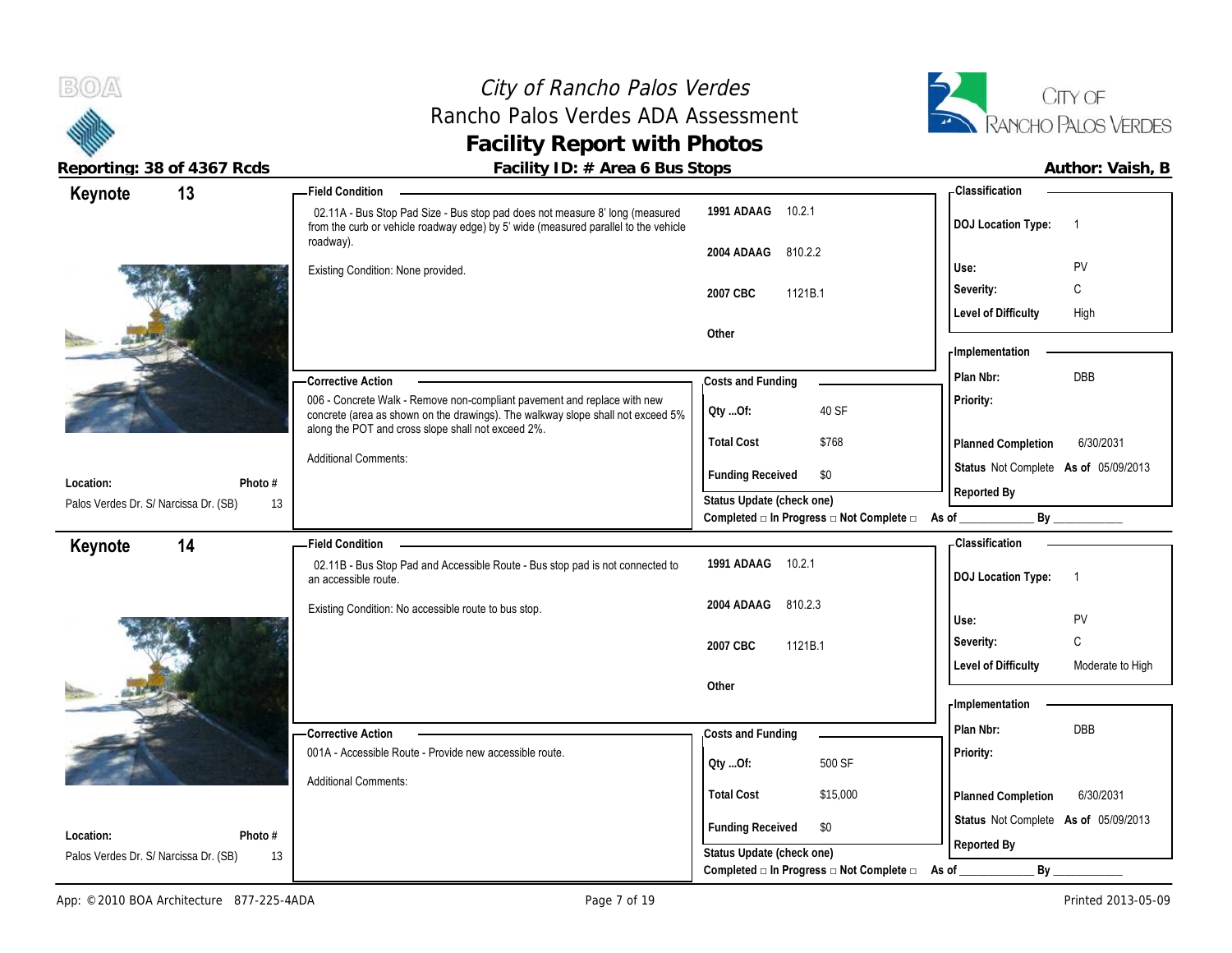

 $B(0)$ 

|                                       | Reporting: 38 of 4367 Rcds | Facility ID: # Area 6 Bus Stops                                                                                                                                                  |                                                                 | Author: Vaish, B                            |
|---------------------------------------|----------------------------|----------------------------------------------------------------------------------------------------------------------------------------------------------------------------------|-----------------------------------------------------------------|---------------------------------------------|
| Keynote                               | 15                         | Field Condition ___                                                                                                                                                              |                                                                 | - Classification                            |
|                                       |                            | 02.17 - Other - Passenger Loading Zones - See Additional Comments                                                                                                                | 1991 ADAAG -                                                    | <b>DOJ Location Type:</b><br>$\overline{1}$ |
|                                       |                            | Existing Condition: Bench (13" high seat, 16" deep seat, 15 1/2" high back support,<br>9" shoulder alignment).                                                                   | 2004 ADAAG -                                                    | Use:<br>PV                                  |
|                                       |                            |                                                                                                                                                                                  |                                                                 | F<br>Severity:                              |
|                                       |                            |                                                                                                                                                                                  | 2007 CBC                                                        | <b>Level of Difficulty</b><br>Moderate      |
|                                       |                            |                                                                                                                                                                                  | Other                                                           |                                             |
|                                       |                            |                                                                                                                                                                                  |                                                                 | <b>Implementation</b>                       |
|                                       |                            | -Corrective Action                                                                                                                                                               | Costs and Funding                                               | DBB<br>Plan Nbr:                            |
|                                       |                            | 027 - Site Work - Miscellaneous - See Additional Comments                                                                                                                        | QtyOf:<br>1 EA                                                  | Priority:                                   |
|                                       |                            | Additional Comments: Provide compliant bench.                                                                                                                                    | <b>Total Cost</b><br>\$600                                      | Planned Completion                          |
| Location:                             | Photo #                    |                                                                                                                                                                                  | <b>Funding Received</b><br>\$0                                  | Status Not Complete As of 05/09/2013        |
| Palos Verdes Dr. S/ Narcissa Dr. (NB) | 15                         |                                                                                                                                                                                  | Status Update (check one)                                       | Reported By                                 |
|                                       |                            |                                                                                                                                                                                  | Completed $\Box$ In Progress $\Box$ Not Complete $\Box$ As of _ |                                             |
| Keynote                               | 16                         | <b>Field Condition</b>                                                                                                                                                           |                                                                 | <b>Classification</b>                       |
|                                       |                            | 02.11A - Bus Stop Pad Size - Bus stop pad does not measure 8' long (measured<br>from the curb or vehicle roadway edge) by 5' wide (measured parallel to the vehicle<br>roadway). | 1991 ADAAG<br>10.2.1                                            | <b>DOJ Location Type:</b><br>$\overline{1}$ |
|                                       |                            |                                                                                                                                                                                  | 2004 ADAAG<br>810.2.2                                           | PV                                          |
|                                       |                            | Existing Condition: None provided.                                                                                                                                               |                                                                 | Use:<br>C<br>Severity:                      |
|                                       |                            |                                                                                                                                                                                  | 2007 CBC<br>1121B.1                                             | <b>Level of Difficulty</b><br>High          |
|                                       |                            |                                                                                                                                                                                  | Other                                                           |                                             |
|                                       |                            |                                                                                                                                                                                  |                                                                 | - Implementation                            |
|                                       |                            | <b>Corrective Action</b>                                                                                                                                                         | Costs and Funding                                               | Plan Nbr:<br>DBB                            |
|                                       |                            | 006 - Concrete Walk - Remove non-compliant pavement and replace with new<br>concrete (area as shown on the drawings). The walkway slope shall not exceed 5%                      | 40 SF<br>Oty Of:                                                | Priority:                                   |
|                                       |                            | along the POT and cross slope shall not exceed 2%.                                                                                                                               | <b>Total Cost</b><br>\$768                                      | Planned Completion<br>6/30/2031             |
| Location:                             | Photo $#$                  | <b>Additional Comments:</b>                                                                                                                                                      | <b>Funding Received</b><br>\$0                                  | Status Not Complete As of 05/09/2013        |
| Palos Verdes Dr. S/ Narcissa Dr. (NB) | 16                         |                                                                                                                                                                                  | Status Update (check one)                                       | Reported By                                 |
|                                       |                            |                                                                                                                                                                                  | Completed □ In Progress □ Not Complete □                        | As of<br>By                                 |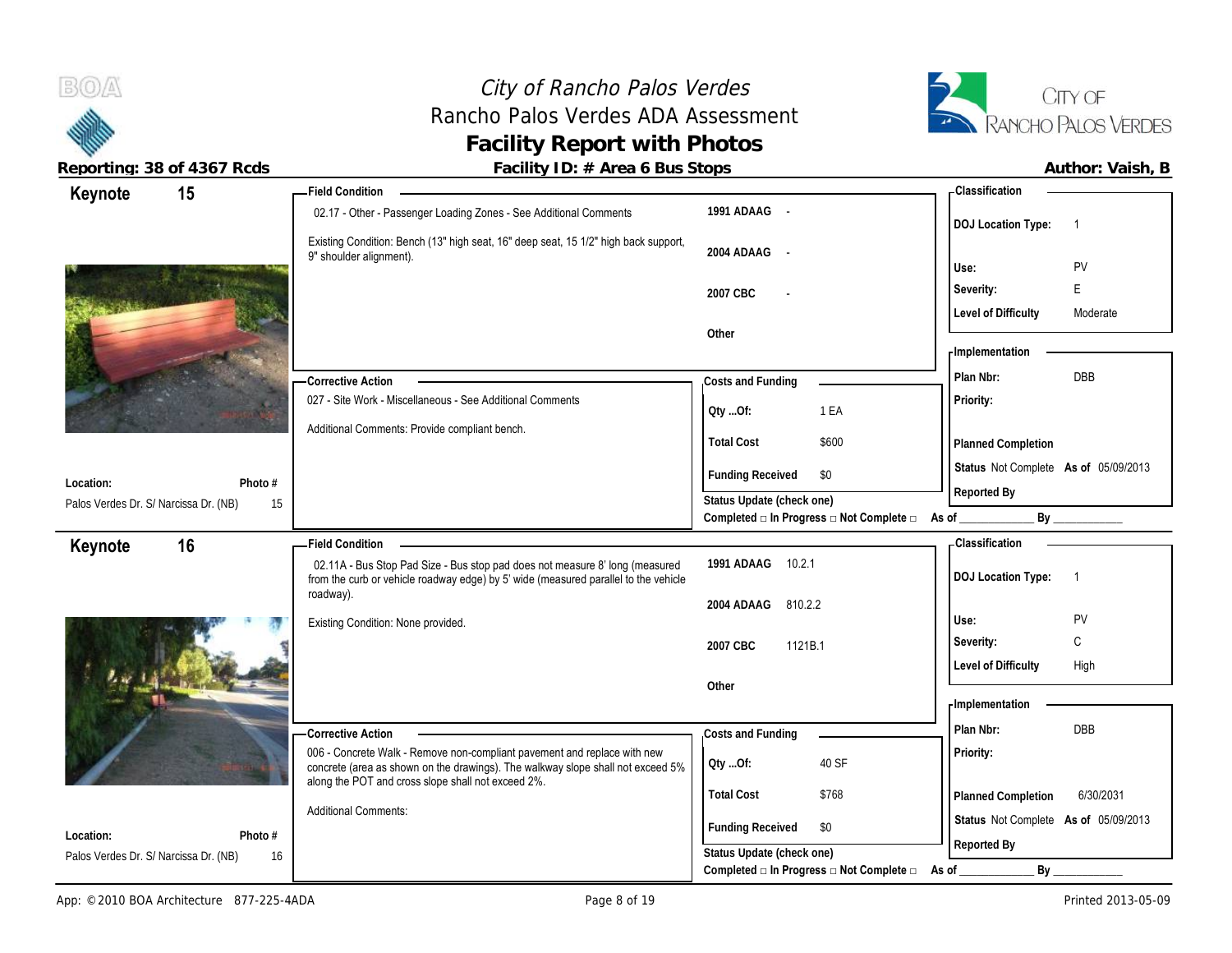

 $B(0)$ 

| 17<br>Keynote                         |               | <b>Field Condition</b>                                                                                                                                              |                                          |          | - Classification                                   |                  |
|---------------------------------------|---------------|---------------------------------------------------------------------------------------------------------------------------------------------------------------------|------------------------------------------|----------|----------------------------------------------------|------------------|
|                                       |               | 02.11B - Bus Stop Pad and Accessible Route - Bus stop pad is not connected to<br>an accessible route.                                                               | 1991 ADAAG 10.2.1                        |          | <b>DOJ Location Type:</b>                          | $\overline{1}$   |
|                                       |               | Existing Condition: No accessible route to bus stop.                                                                                                                | 2004 ADAAG<br>810.2.3                    |          | Use:                                               | PV               |
|                                       |               |                                                                                                                                                                     | 2007 CBC<br>1121B.1                      |          | Severity:                                          | C                |
|                                       |               |                                                                                                                                                                     |                                          |          | <b>Level of Difficulty</b>                         | Moderate to High |
|                                       |               |                                                                                                                                                                     | Other                                    |          |                                                    |                  |
|                                       |               |                                                                                                                                                                     |                                          |          | <b>Implementation</b>                              |                  |
|                                       |               | - Corrective Action                                                                                                                                                 | Costs and Funding                        |          | Plan Nbr:                                          | DBB              |
|                                       |               | 001A - Accessible Route - Provide new accessible route.                                                                                                             | Oty Of:                                  | 500 SF   | Priority:                                          |                  |
|                                       |               | <b>Additional Comments:</b>                                                                                                                                         | <b>Total Cost</b>                        | \$15,000 | Planned Completion                                 | 6/30/2031        |
| Location:                             | Photo #       |                                                                                                                                                                     | <b>Funding Received</b><br>\$0           |          | Status Not Complete As of 05/09/2013               |                  |
| Palos Verdes Dr. S/ Narcissa Dr. (NB) | 16            |                                                                                                                                                                     | Status Update (check one)                |          | Reported By                                        |                  |
|                                       |               |                                                                                                                                                                     | Completed □ In Progress □ Not Complete □ |          | As of $\_\_\_\_\_\_\_\_\_\_\_\_\_\_\_\_\_\_\_\_\_$ | By               |
| 18<br>Keynote                         |               | <b>Field Condition</b>                                                                                                                                              |                                          |          | <b>Classification</b>                              |                  |
|                                       |               | 02.11A - Bus Stop Pad Size - Bus stop pad does not measure 8' long (measured<br>from the curb or vehicle roadway edge) by 5' wide (measured parallel to the vehicle | 1991 ADAAG<br>10.2.1                     |          | <b>DOJ Location Type:</b>                          | $\overline{1}$   |
|                                       |               | roadway).                                                                                                                                                           | 2004 ADAAG<br>810.2.2                    |          |                                                    |                  |
|                                       |               | Existing Condition: None provided.                                                                                                                                  |                                          |          | Use:                                               | <b>PV</b>        |
|                                       |               |                                                                                                                                                                     | 2007 CBC<br>1121B.1                      |          | Severity:                                          | C                |
|                                       |               |                                                                                                                                                                     | Other                                    |          | <b>Level of Difficulty</b>                         | High             |
|                                       |               |                                                                                                                                                                     |                                          |          | - Implementation                                   |                  |
|                                       |               | <b>Corrective Action</b>                                                                                                                                            | Costs and Funding                        |          | Plan Nbr:                                          | <b>DBB</b>       |
|                                       |               | 006 - Concrete Walk - Remove non-compliant pavement and replace with new                                                                                            | 40 SF                                    |          | Priority:                                          |                  |
|                                       |               | concrete (area as shown on the drawings). The walkway slope shall not exceed 5%<br>along the POT and cross slope shall not exceed 2%.                               | Oty Of:                                  |          |                                                    |                  |
|                                       |               |                                                                                                                                                                     | <b>Total Cost</b><br>\$768               |          | Planned Completion                                 | 6/30/2031        |
|                                       |               |                                                                                                                                                                     |                                          |          |                                                    |                  |
| Location:                             |               | <b>Additional Comments:</b>                                                                                                                                         | <b>Funding Received</b><br>\$0           |          | Status Not Complete As of 05/09/2013               |                  |
| Palos Verdes Dr. S/ Peppertree Dr.    | Photo #<br>18 |                                                                                                                                                                     | Status Update (check one)                |          | Reported By                                        |                  |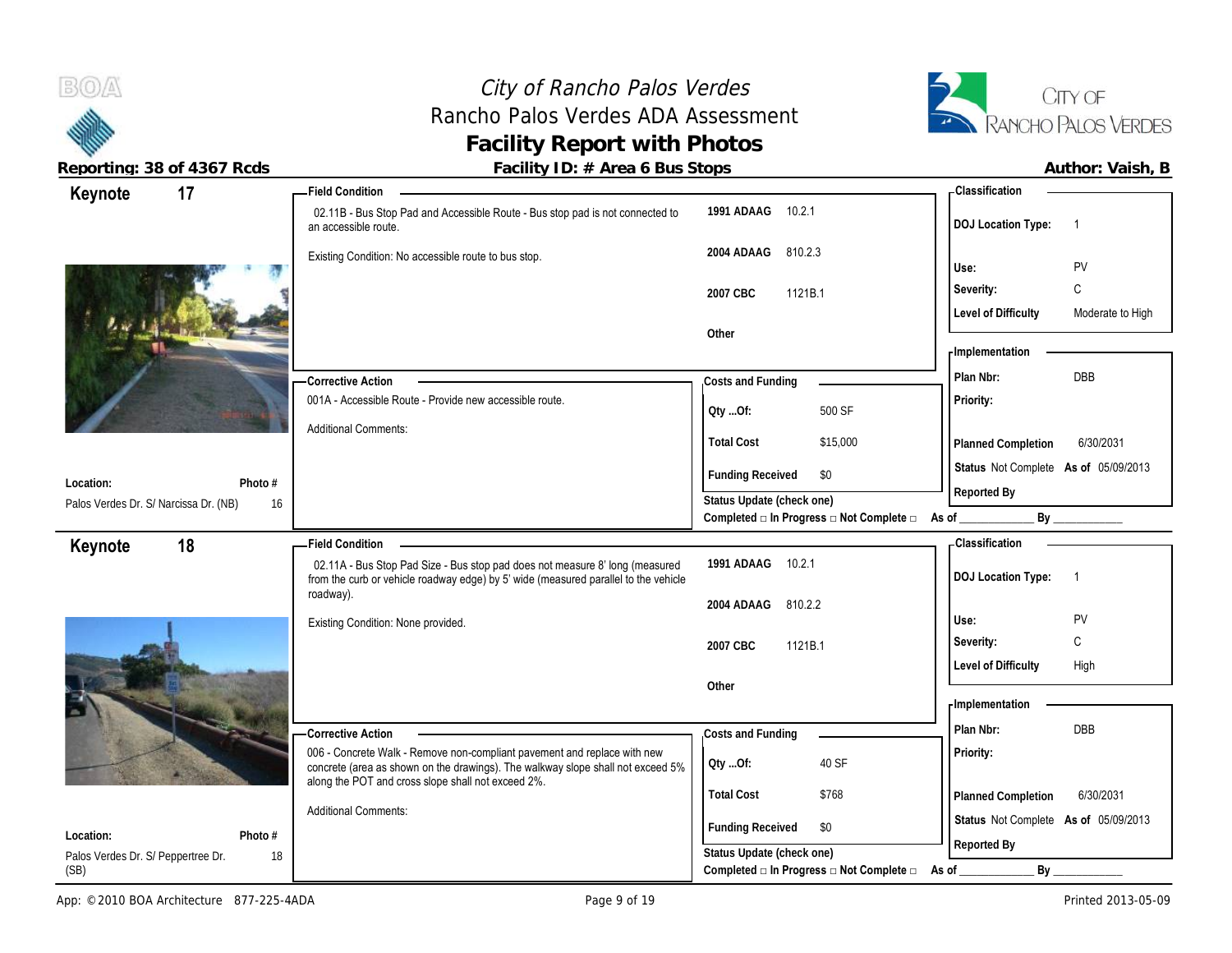## City of Rancho Palos Verdes Rancho Palos Verdes ADA Assessment **Facility Report with Photos**



|                                | Classification                                      |
|--------------------------------|-----------------------------------------------------|
| 10.2.1<br>1991 ADAAG           | <b>DOJ Location Type:</b><br>$\overline{1}$         |
| 810.2.3<br>2004 ADAAG          | PV<br>Use:                                          |
| 2007 CBC<br>1121B.1            | C<br>Severity:                                      |
|                                | <b>Level of Difficulty</b><br>Moderate to High      |
|                                | - Implementation                                    |
| Costs and Funding              | Plan Nbr:<br><b>DBB</b>                             |
| 500 SF<br>QtyOf:               | Priority:                                           |
| <b>Total Cost</b><br>\$15,000  | 6/30/2031<br>Planned Completion                     |
| <b>Funding Received</b><br>\$0 | Status Not Complete As of 05/09/2013                |
| Status Update (check one)      | Reported By<br>As of $\_$                           |
|                                | Classification                                      |
| 10.2.1<br>1991 ADAAG           | <b>DOJ Location Type:</b><br>$\overline{1}$         |
| 810.2.2<br>2004 ADAAG          |                                                     |
|                                |                                                     |
| 2007 CBC<br>1121B.1            | PV<br>Use:<br>$\mathsf C$<br>Severity:              |
|                                | <b>Level of Difficulty</b><br>High                  |
| Other                          | - Implementation                                    |
| Costs and Funding              | Plan Nbr:<br><b>DBB</b>                             |
| 40 SF<br>QtyOf:                | Priority:                                           |
| <b>Total Cost</b><br>\$768     | 6/30/2031<br>Planned Completion                     |
| <b>Funding Received</b><br>\$0 | Status Not Complete As of 05/09/2013<br>Reported By |
|                                | Other<br>Completed □ In Progress □ Not Complete □   |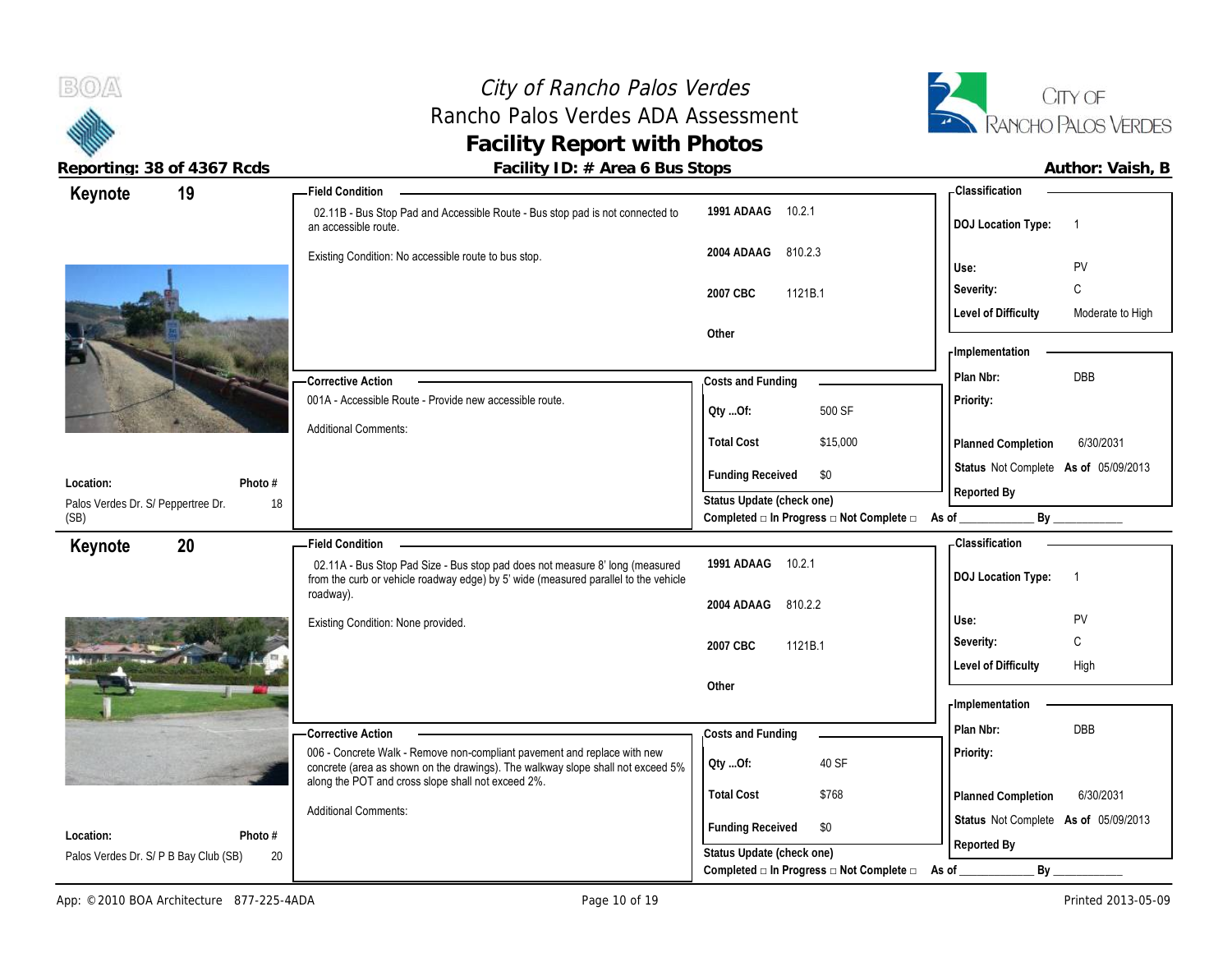## City of Rancho Palos Verdes Rancho Palos Verdes ADA Assessment **Facility Report with Photos**



| Keynote                               | 21      | <b>Field Condition</b>                                                                                |                                                                       | <b>Classification</b>                          |
|---------------------------------------|---------|-------------------------------------------------------------------------------------------------------|-----------------------------------------------------------------------|------------------------------------------------|
|                                       |         | 02.11B - Bus Stop Pad and Accessible Route - Bus stop pad is not connected to<br>an accessible route. | 1991 ADAAG 10.2.1                                                     | <b>DOJ Location Type:</b><br>-1                |
|                                       |         | Existing Condition: No accessible route to bus stop.                                                  | 810.2.3<br>2004 ADAAG                                                 | PV<br>Use:                                     |
|                                       |         |                                                                                                       | 1121B.1<br>2007 CBC                                                   | C<br>Severity:                                 |
|                                       |         |                                                                                                       |                                                                       | <b>Level of Difficulty</b><br>Moderate to High |
|                                       |         |                                                                                                       | Other                                                                 |                                                |
|                                       |         |                                                                                                       |                                                                       | - Implementation                               |
|                                       |         | <b>Corrective Action</b>                                                                              | Costs and Funding                                                     | Plan Nbr:<br><b>DBB</b>                        |
|                                       |         | 001A - Accessible Route - Provide new accessible route.                                               | 500 SF<br>QtyOf:                                                      | Priority:                                      |
|                                       |         | <b>Additional Comments:</b>                                                                           | <b>Total Cost</b><br>\$15,000                                         | 6/30/2031<br>Planned Completion                |
| Location:                             | Photo # |                                                                                                       | <b>Funding Received</b><br>\$0                                        | Status Not Complete As of 05/09/2013           |
| Palos Verdes Dr. S/ P B Bay Club (SB) |         | 20                                                                                                    | Status Update (check one)                                             | Reported By                                    |
|                                       |         |                                                                                                       | Completed □ In Progress □ Not Complete □ As of ________               | By                                             |
| Keynote                               | 22      | <b>Field Condition</b>                                                                                |                                                                       | <b>Classification</b>                          |
|                                       |         | 02.17 - Other - Passenger Loading Zones - See Additional Comments                                     | 1991 ADAAG -                                                          | <b>DOJ Location Type:</b><br>-1                |
|                                       |         |                                                                                                       |                                                                       |                                                |
|                                       |         | Existing Condition: Bench (15 1/4" deep seat, 15 1/4" high back support).                             | $\sim$ $\sim$                                                         |                                                |
|                                       |         |                                                                                                       | 2004 ADAAG                                                            | PV<br>Use:                                     |
|                                       |         |                                                                                                       | 2007 CBC                                                              | E<br>Severity:                                 |
|                                       |         |                                                                                                       |                                                                       | <b>Level of Difficulty</b><br>Moderate         |
|                                       |         |                                                                                                       | Other                                                                 |                                                |
|                                       |         |                                                                                                       |                                                                       | <b>Implementation</b>                          |
|                                       |         | -Corrective Action                                                                                    | Costs and Funding                                                     | Plan Nbr:<br><b>DBB</b>                        |
|                                       |         | 027 - Site Work - Miscellaneous - See Additional Comments                                             | 1 EA<br>Oty Of:                                                       | Priority:                                      |
|                                       |         | Additional Comments: Provide compliant bench.                                                         |                                                                       |                                                |
|                                       |         |                                                                                                       | <b>Total Cost</b><br>\$600                                            | Planned Completion                             |
| Location:                             | Photo # |                                                                                                       | <b>Funding Received</b><br>\$0                                        | Status Not Complete As of 05/09/2013           |
| Palos Verdes Dr. S/ P B Bay Club (SB) |         | 20                                                                                                    | Status Update (check one)<br>Completed □ In Progress □ Not Complete □ | Reported By<br>By<br>As of                     |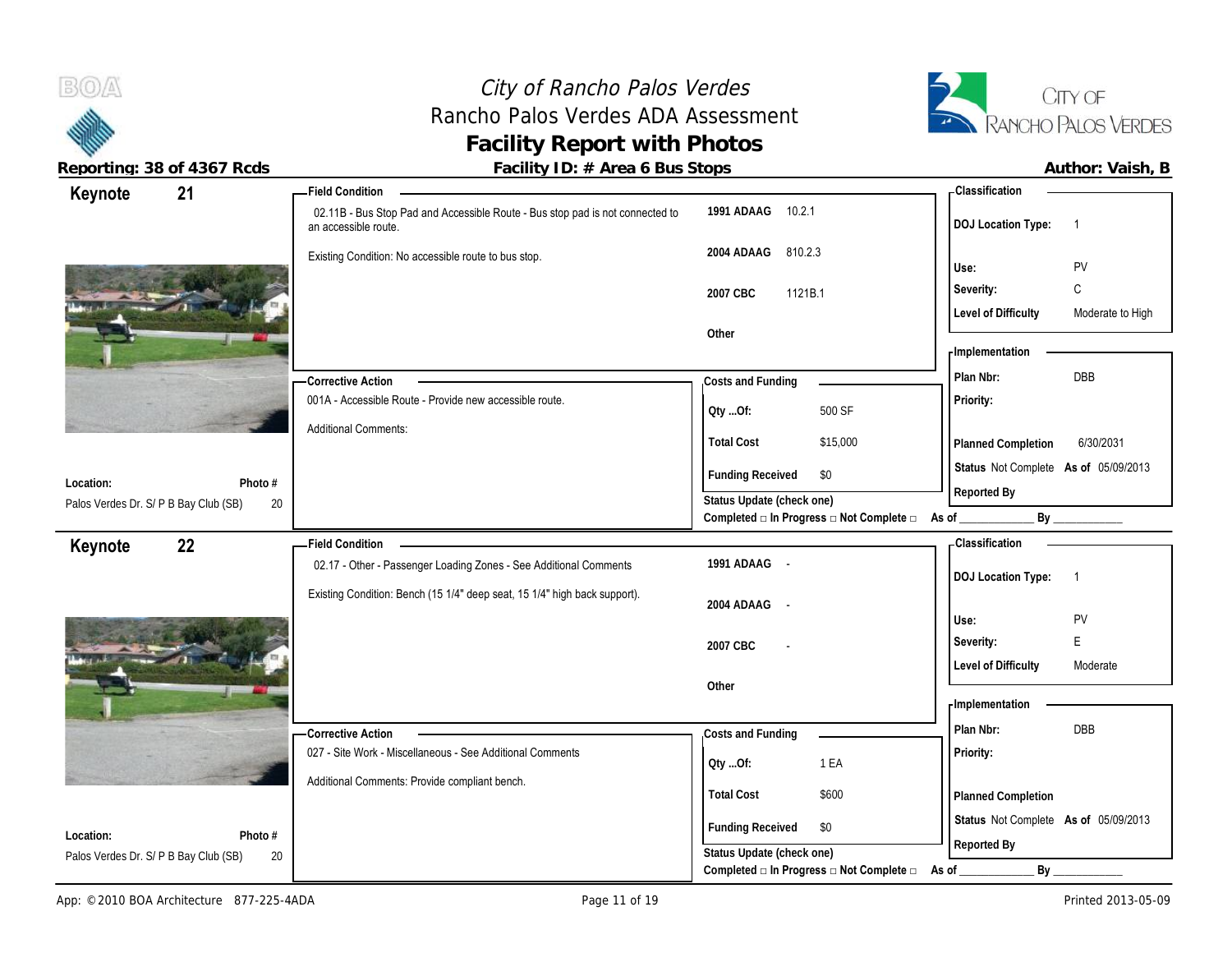City of Rancho Palos Verdes<br> **ho Palos Verdes ADA Assessment**<br> **Exancho Palos Verdes ADA Assessment**<br> **Exancho Palos Verdes** Rancho Palos Verdes ADA Assessment **Facility Report with Photos**



 $B(0)$ 

| Author: Vaish, I |  |
|------------------|--|
|                  |  |

| 23<br>Keynote                     |         | <b>Field Condition</b>                                                                                                                                              |                             |                                                                 | - Classification                     |                |
|-----------------------------------|---------|---------------------------------------------------------------------------------------------------------------------------------------------------------------------|-----------------------------|-----------------------------------------------------------------|--------------------------------------|----------------|
|                                   |         | 02.17 - Other - Passenger Loading Zones - See Additional Comments                                                                                                   | 1991 ADAAG -                |                                                                 | <b>DOJ Location Type:</b>            | $\overline{1}$ |
|                                   |         | Existing Condition: Bench (16" high seat, 15 1/2" deep seat, 15 1/2" high back<br>support).                                                                         | 2004 ADAAG<br>$\sim$ $\sim$ |                                                                 | Use:                                 | PV             |
|                                   |         |                                                                                                                                                                     |                             |                                                                 |                                      | E              |
|                                   |         |                                                                                                                                                                     | 2007 CBC                    |                                                                 | Severity:                            |                |
|                                   |         |                                                                                                                                                                     | Other                       |                                                                 | <b>Level of Difficulty</b>           | Moderate       |
|                                   |         |                                                                                                                                                                     |                             |                                                                 | - Implementation                     |                |
|                                   |         | -Corrective Action                                                                                                                                                  | Costs and Funding           |                                                                 | Plan Nbr:                            | DBB            |
|                                   |         | 027 - Site Work - Miscellaneous - See Additional Comments                                                                                                           |                             |                                                                 | Priority:                            |                |
|                                   |         | Additional Comments: Provide compliant bench.                                                                                                                       | Oty Of:                     | 1 EA                                                            |                                      |                |
|                                   |         |                                                                                                                                                                     | <b>Total Cost</b>           | \$0                                                             | Planned Completion                   |                |
| Location:                         | Photo # |                                                                                                                                                                     | <b>Funding Received</b>     | \$0                                                             | Status Not Complete As of 05/09/2013 |                |
| Palos Verdes Dr. S/ Conqueror Dr. | 23      |                                                                                                                                                                     | Status Update (check one)   |                                                                 | Reported By                          |                |
| (NB)                              |         |                                                                                                                                                                     |                             | Completed $\Box$ In Progress $\Box$ Not Complete $\Box$ As of _ |                                      | By             |
| 24<br>Keynote                     |         | <b>Field Condition</b>                                                                                                                                              |                             |                                                                 | - Classification                     |                |
|                                   |         | 02.11A - Bus Stop Pad Size - Bus stop pad does not measure 8' long (measured<br>from the curb or vehicle roadway edge) by 5' wide (measured parallel to the vehicle | 1991 ADAAG<br>10.2.1        |                                                                 | <b>DOJ Location Type:</b>            | $\overline{1}$ |
|                                   |         | roadway).                                                                                                                                                           | 810.2.2<br>2004 ADAAG       |                                                                 |                                      |                |
|                                   |         | Existing Condition: Bus pad 4'-9" long by 5' wide.                                                                                                                  |                             |                                                                 | Use:                                 | PV             |
|                                   |         |                                                                                                                                                                     | 2007 CBC<br>1121B.1         |                                                                 | Severity:                            | C              |
|                                   |         |                                                                                                                                                                     |                             |                                                                 | <b>Level of Difficulty</b>           | Moderate       |
|                                   |         |                                                                                                                                                                     | Other                       |                                                                 |                                      |                |
|                                   |         |                                                                                                                                                                     |                             |                                                                 | - Implementation                     |                |
|                                   |         | -Corrective Action                                                                                                                                                  | Costs and Funding           |                                                                 | Plan Nbr:                            | DBB            |
|                                   |         | 027 - Site Work - Miscellaneous - See Additional Comments                                                                                                           | Oty Of:                     | 1 EA                                                            | Priority:                            |                |
|                                   |         | Additional Comments: See Keynote 27 for corrective action.                                                                                                          | <b>Total Cost</b>           | \$0                                                             |                                      | 6/30/2031      |
|                                   |         |                                                                                                                                                                     |                             |                                                                 | Planned Completion                   |                |
| Location:                         | Photo # |                                                                                                                                                                     | <b>Funding Received</b>     | \$0                                                             | Status Not Complete As of 05/09/2013 |                |
| Palos Verdes Dr. S/ Conqueror Dr. | 23      |                                                                                                                                                                     | Status Update (check one)   |                                                                 | Reported By                          |                |
| (NB)                              |         |                                                                                                                                                                     |                             | Completed □ In Progress □ Not Complete □                        | By<br>As of                          |                |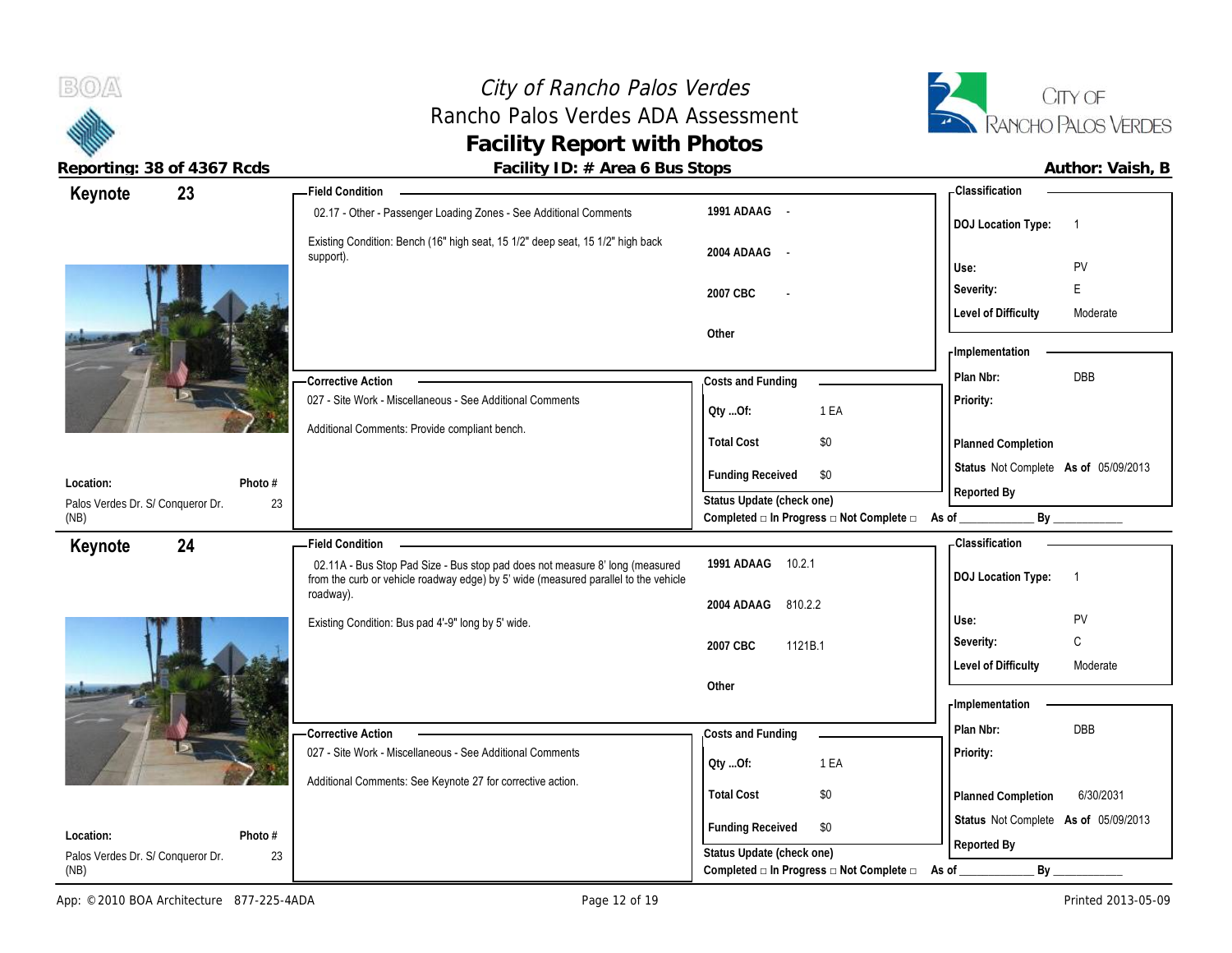### City of Rancho Palos Verdes Rancho Palos Verdes ADA Assessment **Facility Report with Photos Reporting: 38 of 4367 Rcds Facility ID: # Area 6 Bus Stops Author: Vaish, B**



| ACPULLING. JOUL 4JUT NUUS         |                                                           | $\frac{1}{2}$ activity TD. $\pi$ He call Dus Jtops                                                                                                  |                                                                 | AULIIUI. VAISII, D                          |
|-----------------------------------|-----------------------------------------------------------|-----------------------------------------------------------------------------------------------------------------------------------------------------|-----------------------------------------------------------------|---------------------------------------------|
| Keynote                           | 25                                                        | <b>Field Condition</b>                                                                                                                              |                                                                 | <b>Classification</b>                       |
|                                   |                                                           | 02.11B - Bus Stop Pad and Accessible Route - Bus stop pad is not connected to<br>an accessible route.                                               | 1991 ADAAG<br>10.2.1                                            | <b>DOJ Location Type:</b><br>$\overline{1}$ |
|                                   |                                                           | Existing Condition: No accessible route to bus stop.                                                                                                | 2004 ADAAG<br>810.2.3                                           |                                             |
|                                   |                                                           |                                                                                                                                                     |                                                                 | PV<br>Use:                                  |
|                                   |                                                           |                                                                                                                                                     | 2007 CBC<br>1121B.1                                             | C<br>Severity:                              |
|                                   |                                                           |                                                                                                                                                     |                                                                 | <b>Level of Difficulty</b><br>Moderate      |
|                                   |                                                           |                                                                                                                                                     | Other                                                           | <b>Implementation</b>                       |
|                                   |                                                           |                                                                                                                                                     |                                                                 |                                             |
|                                   |                                                           | <b>Corrective Action</b>                                                                                                                            | Costs and Funding                                               | DBB<br>Plan Nbr:                            |
|                                   | 027 - Site Work - Miscellaneous - See Additional Comments | Oty Of:<br>1 EA                                                                                                                                     | Priority:                                                       |                                             |
|                                   |                                                           | Additional Comments: See Keynote 27 for corrective action.                                                                                          | <b>Total Cost</b><br>\$0                                        | 6/30/2031                                   |
|                                   |                                                           |                                                                                                                                                     |                                                                 | Planned Completion                          |
| Location:                         | Photo #                                                   |                                                                                                                                                     | <b>Funding Received</b><br>\$0                                  | Status Not Complete As of 05/09/2013        |
| Palos Verdes Dr. S/ Conqueror Dr. | 23                                                        |                                                                                                                                                     | Status Update (check one)                                       | Reported By                                 |
| (NB)                              |                                                           |                                                                                                                                                     | Completed $\Box$ In Progress $\Box$ Not Complete $\Box$ As of _ | By                                          |
| Keynote                           | 26                                                        | <b>Field Condition</b>                                                                                                                              |                                                                 | - Classification                            |
|                                   |                                                           | 02.12A - Bus Stop Pad Slope Parallel to Roadway - Bus stop pad is not at the<br>same slope as the roadway in the direction parallel to the roadway. | 1991 ADAAG<br>10.2.1                                            | <b>DOJ Location Type:</b><br>$\overline{1}$ |
|                                   |                                                           | Existing Condition: 4.1% to 4.4% RS at bus pad, 4.0% RS at the road.                                                                                | 2004 ADAAG<br>810.2.4                                           |                                             |
|                                   |                                                           |                                                                                                                                                     |                                                                 | Use:<br>PV                                  |
|                                   |                                                           |                                                                                                                                                     | 2007 CBC<br>1121B.2.1                                           | C<br>Severity:                              |
|                                   |                                                           |                                                                                                                                                     |                                                                 | <b>Level of Difficulty</b><br>Moderate      |
|                                   |                                                           |                                                                                                                                                     | Other                                                           | - Implementation                            |
|                                   |                                                           |                                                                                                                                                     |                                                                 |                                             |
|                                   |                                                           | <b>Corrective Action</b>                                                                                                                            | Costs and Funding                                               | Plan Nbr:<br>DBB                            |
|                                   |                                                           | 027 - Site Work - Miscellaneous - See Additional Comments                                                                                           | 1 EA<br>QtyOf:                                                  | Priority:                                   |
|                                   |                                                           | Additional Comments: See Keynote 27 for corrective action.                                                                                          | <b>Total Cost</b><br>\$0                                        | 6/30/2031                                   |
|                                   |                                                           |                                                                                                                                                     |                                                                 | Planned Completion                          |
| Location:                         | Photo #                                                   |                                                                                                                                                     | <b>Funding Received</b><br>\$0                                  | Status Not Complete As of 05/09/2013        |
|                                   |                                                           |                                                                                                                                                     | Status Update (check one)                                       | Reported By                                 |
| Palos Verdes Dr. S/ Conqueror Dr. | 23                                                        |                                                                                                                                                     |                                                                 |                                             |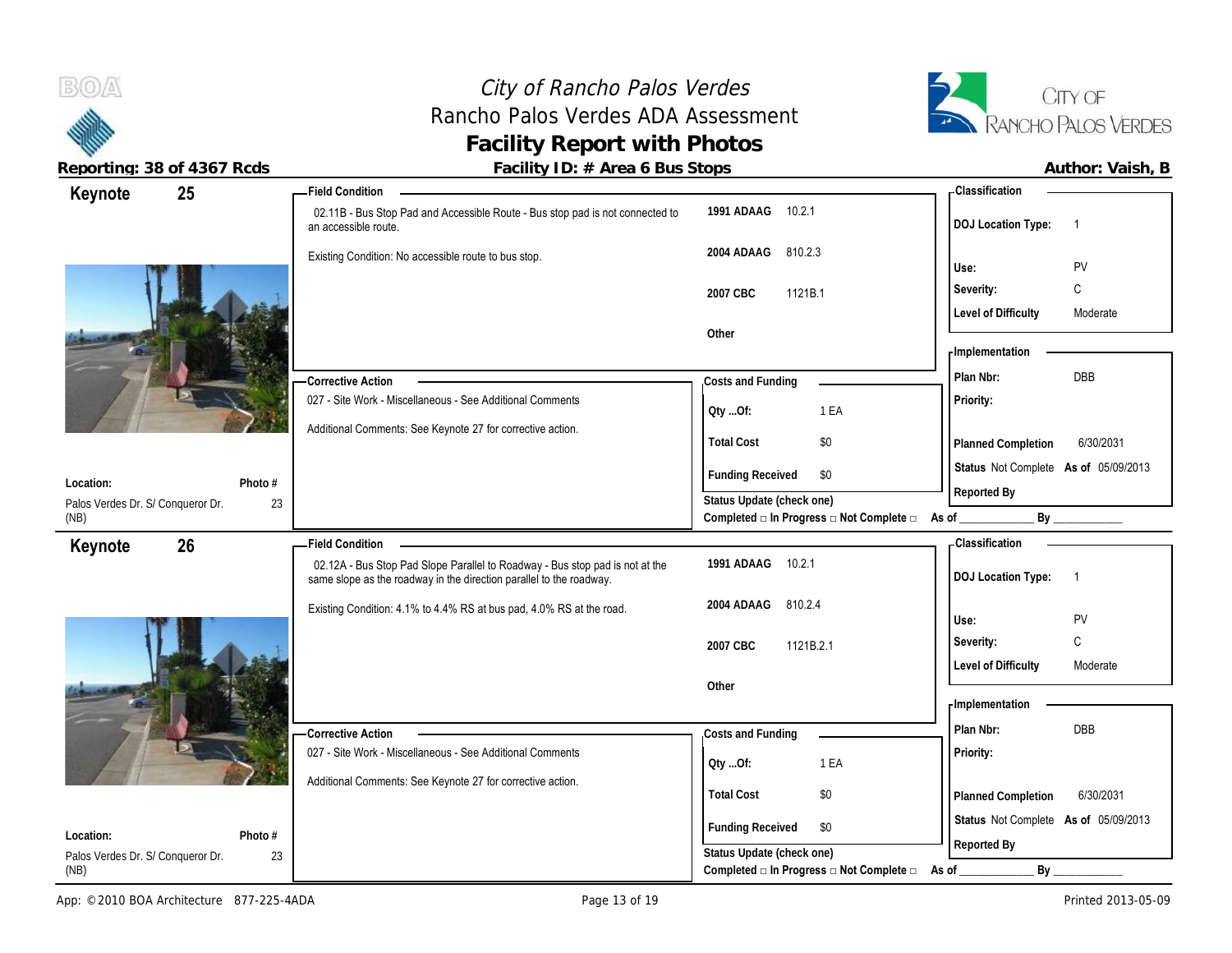# City of Rancho Palos Verdes Rancho Palos Verdes ADA Assessment **Facility Report with Photos**<br>Facility ID: # Area 6 Bus Stops



| Reporting: 38 of 4367 Rcds        |         | Facility ID: # Area 6 Bus Stops                                                                                                                             |                           |                                                          |                                                     | Author: Vaish, B |
|-----------------------------------|---------|-------------------------------------------------------------------------------------------------------------------------------------------------------------|---------------------------|----------------------------------------------------------|-----------------------------------------------------|------------------|
| Keynote                           | 27      | <b>Field Condition</b>                                                                                                                                      |                           |                                                          | - Classification                                    |                  |
|                                   |         | 02.12B - Bus Stop Pad Slope Perpendicular to Roadway - Bus stop pad slope<br>perpendicular to the roadway exceeds 2%.                                       | 1991 ADAAG 10.2.1         |                                                          | <b>DOJ Location Type:</b>                           | $\overline{1}$   |
|                                   |         | Existing Condition: 3.5% to 6.0% CS.                                                                                                                        | 2004 ADAAG                | 810.2.4                                                  | Use:                                                | PV               |
|                                   |         |                                                                                                                                                             | 2007 CBC                  | 1121B.2.1                                                | Severity:                                           | C                |
|                                   |         |                                                                                                                                                             |                           |                                                          | <b>Level of Difficulty</b>                          | High             |
|                                   |         |                                                                                                                                                             | Other                     |                                                          | - Implementation                                    |                  |
|                                   |         | - Corrective Action                                                                                                                                         | Costs and Funding         |                                                          | Plan Nbr:                                           | <b>DBB</b>       |
|                                   |         | 006 - Concrete Walk - Remove non-compliant pavement and replace with new<br>concrete (area as shown on the drawings). The walkway slope shall not exceed 5% | QtyOf:                    | 100 SF                                                   | Priority:                                           |                  |
|                                   |         | along the POT and cross slope shall not exceed 2%.                                                                                                          | <b>Total Cost</b>         | \$1,920                                                  | Planned Completion                                  | 6/30/2031        |
| Location:                         | Photo # | <b>Additional Comments:</b>                                                                                                                                 | <b>Funding Received</b>   | \$0                                                      | Status Not Complete As of 05/09/2013<br>Reported By |                  |
| Palos Verdes Dr. S/ Conqueror Dr. | 23      |                                                                                                                                                             | Status Update (check one) |                                                          |                                                     |                  |
| (NB)                              |         |                                                                                                                                                             |                           | Completed □ In Progress □ Not Complete □ As of _________ |                                                     | By               |
| Keynote                           | 28      | <b>Field Condition</b>                                                                                                                                      |                           |                                                          | - Classification                                    |                  |
|                                   |         | 02.17 - Other - Passenger Loading Zones - See Additional Comments                                                                                           | 1991 ADAAG -              |                                                          | <b>DOJ Location Type:</b>                           | $\overline{1}$   |
|                                   |         | Existing Condition: Bench (16" high seat, 14 1/2" deep seat, 14" high back support).                                                                        | 2004 ADAAG -              |                                                          | Use:                                                | PV               |
|                                   |         |                                                                                                                                                             | 2007 CBC                  |                                                          | Severity:                                           | E                |
|                                   |         |                                                                                                                                                             |                           |                                                          | <b>Level of Difficulty</b>                          | Moderate         |
|                                   |         |                                                                                                                                                             | Other                     |                                                          |                                                     |                  |
|                                   |         |                                                                                                                                                             |                           |                                                          | - Implementation                                    |                  |
|                                   |         | - Corrective Action                                                                                                                                         | Costs and Funding         |                                                          | Plan Nbr:                                           | DBB              |
|                                   |         | 027 - Site Work - Miscellaneous - See Additional Comments                                                                                                   | QtyOf:                    | 1 EA                                                     | Priority:                                           |                  |
|                                   |         | Additional Comments: Provide compliant bench.                                                                                                               | <b>Total Cost</b>         | \$600                                                    | Planned Completion                                  |                  |
|                                   |         |                                                                                                                                                             |                           |                                                          |                                                     |                  |
| Location:                         | Photo # |                                                                                                                                                             | <b>Funding Received</b>   | \$0                                                      | Status Not Complete As of 05/09/2013                |                  |

28 Palos Verdes Dr. S/ Schooner Dr. (NB)

**Status Update (check one)**

Completed □ In Progress □ Not Complete □ As of \_\_\_\_\_\_\_\_\_\_\_\_\_\_\_\_\_\_\_\_\_\_\_\_\_\_\_\_\_\_\_\_\_

**Reported By**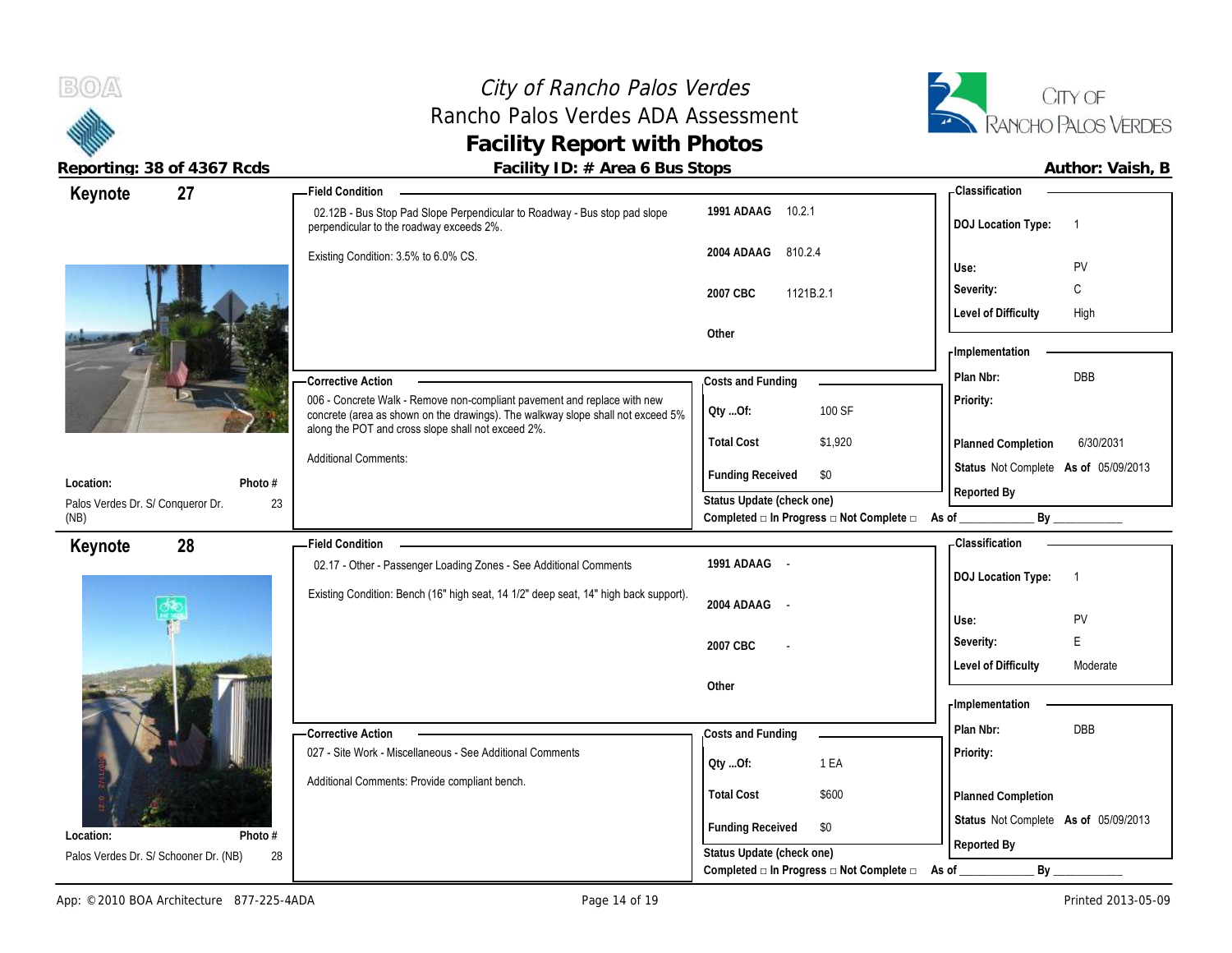

**Keynote**

### City of Rancho Palos Verdes Rancho Palos Verdes ADA Assessment **Facility Report with Photos**



Reporting: 38 of 4367 Rcds **Facility ID: # Area 6 Bus Stops Facility ID: # Area 6 Bus Stops Author: Vaish, B** 

 02.11A - Bus Stop Pad Size - Bus stop pad does not measure 8' long (measured from the curb or vehicle roadway edge) by 5' wide (measured parallel to the vehicle

roadway).

**29 Field Condition**

### **1991 ADAAG** 10.2.1 **2004 ADAAG** 810.2.2 **Use:** PV **DOJ Location Type:** 1 **Classification**

|                                             | Existing Condition: None provided.                                                                                                                          |                           |                                          | Use:                                 | <b>PV</b>   |
|---------------------------------------------|-------------------------------------------------------------------------------------------------------------------------------------------------------------|---------------------------|------------------------------------------|--------------------------------------|-------------|
|                                             |                                                                                                                                                             | 2007 CBC<br>1121B.1       |                                          | Severity:                            | $\sim$<br>◡ |
|                                             |                                                                                                                                                             |                           |                                          | <b>Level of Difficulty</b>           | High        |
|                                             |                                                                                                                                                             | Other                     |                                          | -Implementation                      |             |
|                                             | -Corrective Action                                                                                                                                          | Costs and Funding         |                                          | Plan Nbr:                            | <b>DBB</b>  |
|                                             | 006 - Concrete Walk - Remove non-compliant pavement and replace with new<br>concrete (area as shown on the drawings). The walkway slope shall not exceed 5% | QtyOf:                    | 40 SF                                    | <b>Priority:</b>                     |             |
|                                             | along the POT and cross slope shall not exceed 2%.                                                                                                          | <b>Total Cost</b>         | \$768                                    | Planned Completion                   | 6/30/2031   |
| Photo #<br>Location:                        | <b>Additional Comments:</b>                                                                                                                                 | <b>Funding Received</b>   | \$0                                      | Status Not Complete As of 05/09/2013 |             |
| 28<br>Palos Verdes Dr. S/ Schooner Dr. (NB) |                                                                                                                                                             | Status Update (check one) |                                          | Reported By                          |             |
|                                             |                                                                                                                                                             |                           | Completed □ In Progress □ Not Complete □ | As of<br>Bν                          |             |

### **Keynote**



| Photo #<br>28<br>ooner Dr. (NB) | <b>Additional Comments:</b>                                                                           | <b>Total Cost</b><br><b>Funding Received</b><br>Status Update (check one) | \$768<br>\$0                                                     | Planned Completion<br>Status Not Complete As of 05/09/2013<br>Reported By | 6/30/2031        |
|---------------------------------|-------------------------------------------------------------------------------------------------------|---------------------------------------------------------------------------|------------------------------------------------------------------|---------------------------------------------------------------------------|------------------|
|                                 |                                                                                                       |                                                                           | Completed $\Box$ In Progress $\Box$ Not Complete $\Box$          | By<br>As of                                                               |                  |
| 30                              | <b>Field Condition</b>                                                                                |                                                                           |                                                                  | - Classification                                                          |                  |
|                                 | 02.11B - Bus Stop Pad and Accessible Route - Bus stop pad is not connected to<br>an accessible route. | 1991 ADAAG<br>10.2.1                                                      |                                                                  | <b>DOJ Location Type:</b>                                                 |                  |
|                                 | Existing Condition: No accessible route to bus stop.                                                  | 2004 ADAAG                                                                | 810.2.3                                                          | Use:                                                                      | PV               |
|                                 |                                                                                                       | 2007 CBC                                                                  | 1121B.1                                                          | Severity:                                                                 | C                |
|                                 |                                                                                                       | Other                                                                     |                                                                  | <b>Level of Difficulty</b>                                                | Moderate to High |
|                                 |                                                                                                       |                                                                           |                                                                  | <b>Implementation</b>                                                     |                  |
|                                 | - Corrective Action                                                                                   | Costs and Funding                                                         |                                                                  | Plan Nbr:                                                                 | <b>DBB</b>       |
|                                 | 001A - Accessible Route - Provide new accessible route.                                               | QtyOf:                                                                    | 500 SF                                                           | Priority:                                                                 |                  |
|                                 | <b>Additional Comments:</b>                                                                           | <b>Total Cost</b>                                                         | \$15,000                                                         | Planned Completion                                                        | 6/30/2031        |
| Photo #                         |                                                                                                       | <b>Funding Received</b>                                                   | \$0                                                              | Status Not Complete As of 05/09/2013                                      |                  |
| 28<br>ooner Dr. (NB)            |                                                                                                       | Status Update (check one)                                                 | Completed $\square$ In Progress $\square$ Not Complete $\square$ | Reported By<br>As of $\_\_\_\_\_\_\_\_\_\_\_\_\_\_\_\_\_\_\_\_\_$         | By               |

Palos Verdes Dr. S/ Schooner Dr. (NB)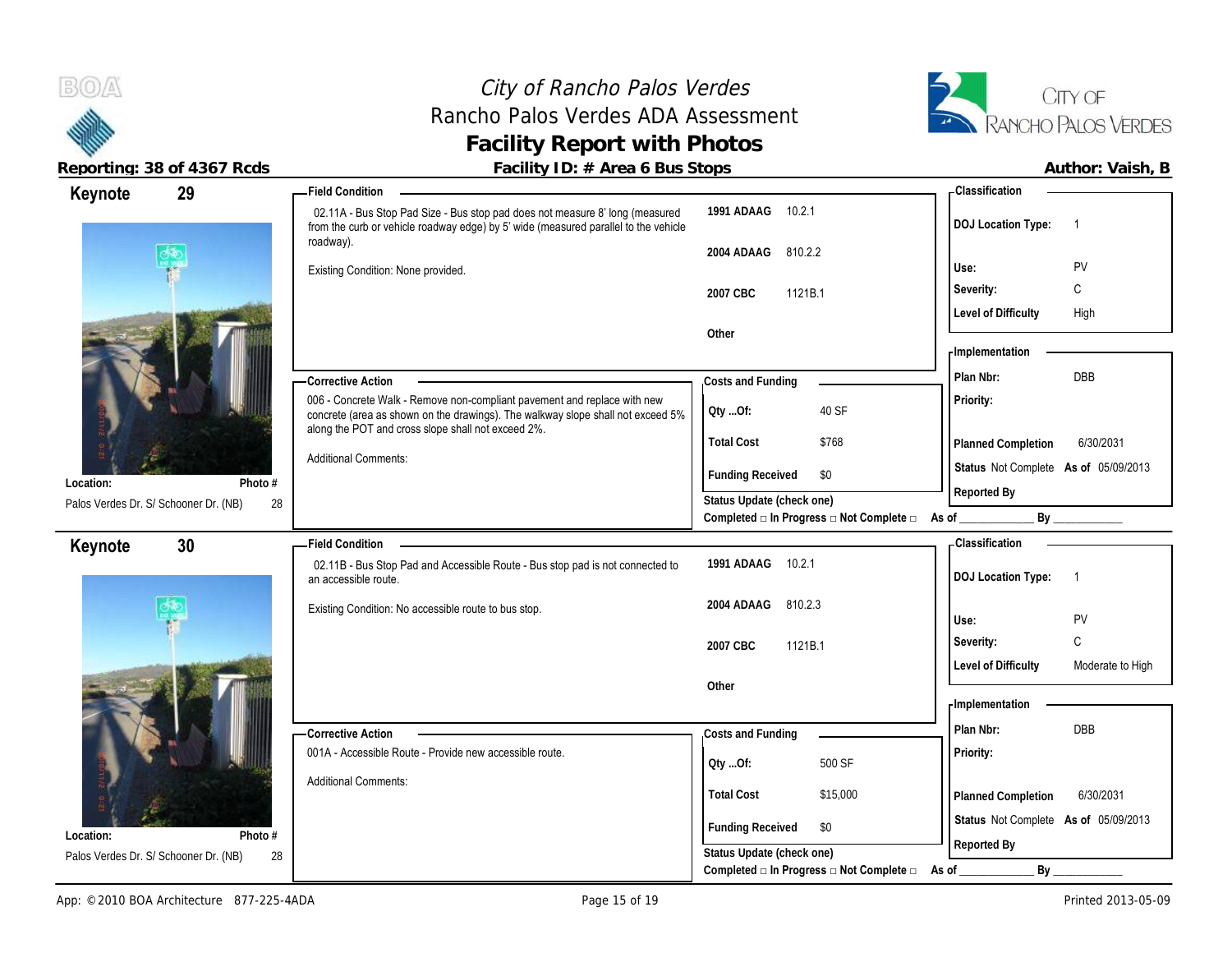(NB)

### City of Rancho Palos Verdes Rancho Palos Verdes ADA Assessment **Facility Report with Photos**



**Reporting: 38 of 4367 Rcds Facility ID: # Area 6 Bus Stops Author: Vaish, B**

| Keynote                                         | 31            | - Field Condition                                                                                                                                                                                                 |                                                          | <b>Classification</b>                          |
|-------------------------------------------------|---------------|-------------------------------------------------------------------------------------------------------------------------------------------------------------------------------------------------------------------|----------------------------------------------------------|------------------------------------------------|
|                                                 |               | 02.11A - Bus Stop Pad Size - Bus stop pad does not measure 8' long (measured<br>from the curb or vehicle roadway edge) by 5' wide (measured parallel to the vehicle                                               | 1991 ADAAG<br>10.2.1                                     | <b>DOJ Location Type:</b><br>-1                |
|                                                 |               | roadway).                                                                                                                                                                                                         | 810.2.2<br>2004 ADAAG                                    |                                                |
|                                                 |               | Existing Condition: None provided.                                                                                                                                                                                |                                                          | PV<br>Use:                                     |
|                                                 |               |                                                                                                                                                                                                                   | 1121B.1<br>2007 CBC                                      | C<br>Severity:                                 |
|                                                 |               |                                                                                                                                                                                                                   |                                                          | <b>Level of Difficulty</b><br>High             |
|                                                 |               |                                                                                                                                                                                                                   | Other                                                    |                                                |
|                                                 |               |                                                                                                                                                                                                                   |                                                          | - Implementation                               |
|                                                 |               | - Corrective Action                                                                                                                                                                                               | Costs and Funding                                        | <b>DBB</b><br>Plan Nbr:                        |
|                                                 |               | 006 - Concrete Walk - Remove non-compliant pavement and replace with new<br>concrete (area as shown on the drawings). The walkway slope shall not exceed 5%<br>along the POT and cross slope shall not exceed 2%. | 40 SF<br>QtyOf:                                          | Priority:                                      |
|                                                 |               |                                                                                                                                                                                                                   | <b>Total Cost</b><br>\$768                               | 6/30/2031<br>Planned Completion                |
|                                                 |               | <b>Additional Comments:</b>                                                                                                                                                                                       | <b>Funding Received</b><br>\$0                           | Status Not Complete As of 05/09/2013           |
| Location:<br>Palos Verdes Dr. S/ Peppertree Dr. | Photo #<br>31 |                                                                                                                                                                                                                   | Status Update (check one)                                | Reported By                                    |
| (NB)                                            |               |                                                                                                                                                                                                                   | Completed □ In Progress □ Not Complete □ As of _________ | By                                             |
| Keynote                                         | 32            | <b>Field Condition</b>                                                                                                                                                                                            |                                                          | <b>Classification</b>                          |
|                                                 |               | 02.11B - Bus Stop Pad and Accessible Route - Bus stop pad is not connected to<br>an accessible route.                                                                                                             | 1991 ADAAG<br>10.2.1                                     | <b>DOJ Location Type:</b><br>$\overline{1}$    |
|                                                 |               | Existing Condition: No accessible route to bus stop.                                                                                                                                                              | 810.2.3<br>2004 ADAAG                                    |                                                |
|                                                 |               |                                                                                                                                                                                                                   |                                                          | PV<br>Use:                                     |
|                                                 |               |                                                                                                                                                                                                                   | 2007 CBC<br>1121B.1                                      | C<br>Severity:                                 |
|                                                 |               |                                                                                                                                                                                                                   |                                                          | <b>Level of Difficulty</b><br>Moderate to High |
|                                                 |               |                                                                                                                                                                                                                   | Other                                                    | <b>Implementation</b>                          |
|                                                 |               |                                                                                                                                                                                                                   |                                                          | Plan Nbr:<br>DBB                               |
|                                                 |               | - Corrective Action                                                                                                                                                                                               | Costs and Funding                                        |                                                |
|                                                 |               | 001A - Accessible Route - Provide new accessible route.                                                                                                                                                           | 500 SF<br>Qty Of:                                        | Priority:                                      |
|                                                 |               | <b>Additional Comments:</b>                                                                                                                                                                                       | <b>Total Cost</b><br>\$15,000                            | <b>Planned Completion</b><br>6/30/2031         |
|                                                 |               |                                                                                                                                                                                                                   |                                                          |                                                |
| Location:                                       | Photo #       |                                                                                                                                                                                                                   | <b>Funding Received</b><br>\$0                           | Status Not Complete As of 05/09/2013           |
|                                                 |               |                                                                                                                                                                                                                   | المعرم باحمطوا والمطاعيا المربادية                       | Reported By                                    |

Palos Verdes Dr. S/ Peppertree Dr.

31

**Status Update (check one)**

**Completed □ In Progress □ Not Complete □ As of \_\_\_\_\_\_\_\_\_\_\_\_\_ By \_\_\_\_\_\_\_\_\_\_\_\_**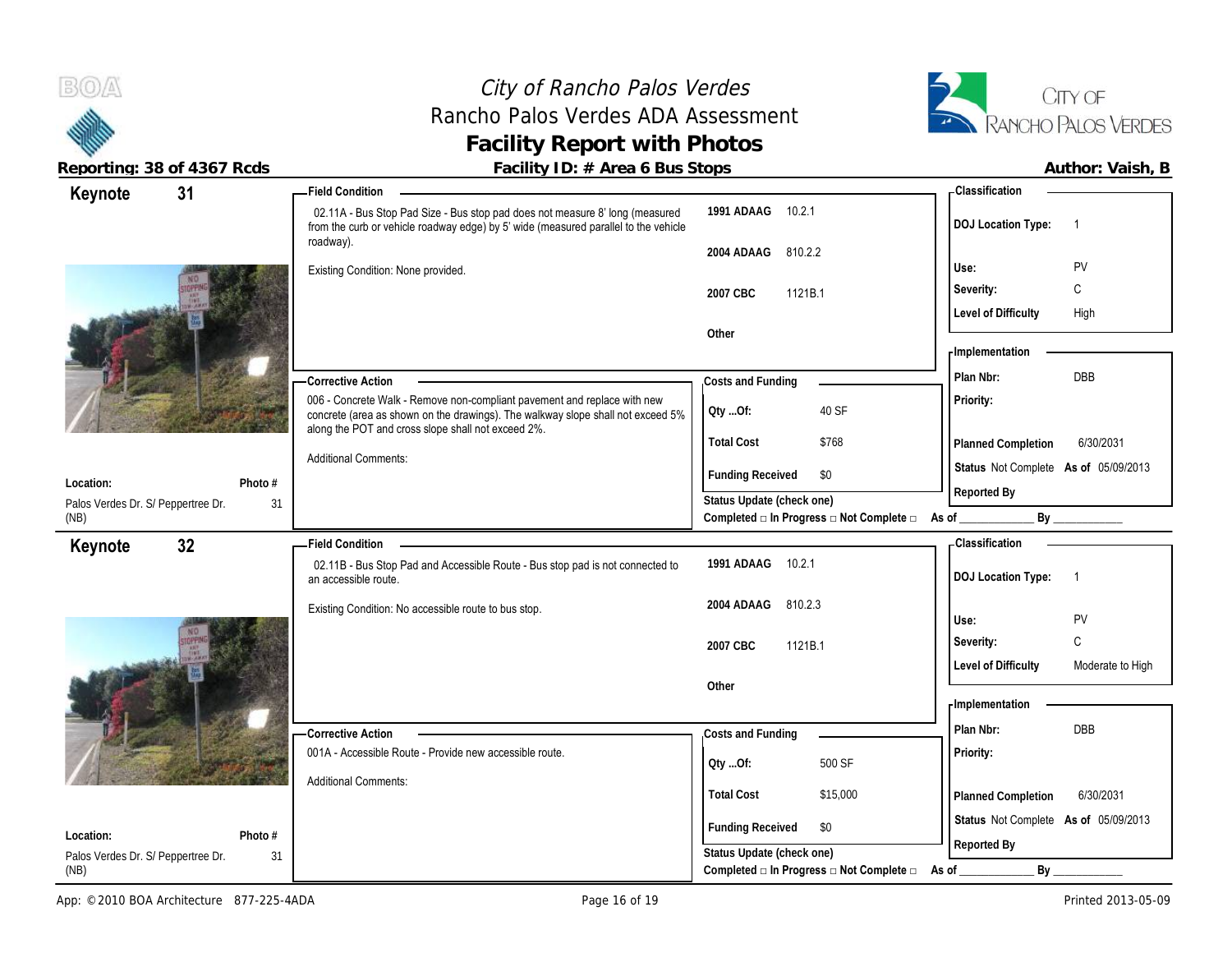

 $B(0)$ 

**Reporting: 38 of 4367 Rcds Facility ID: # Area 6 Bus Stops** 

|                            | Author: Vaish, B |  |
|----------------------------|------------------|--|
| Classification             |                  |  |
|                            |                  |  |
| <b>DO LL saatlan Tunai</b> |                  |  |

| 33<br>Keynote                        |         | - Field Condition                                                                                                                                           |                                                                  | - Classification                     |                |
|--------------------------------------|---------|-------------------------------------------------------------------------------------------------------------------------------------------------------------|------------------------------------------------------------------|--------------------------------------|----------------|
|                                      |         | 02.17 - Other - Passenger Loading Zones - See Additional Comments                                                                                           | 1991 ADAAG -                                                     | <b>DOJ Location Type:</b>            | $\overline{1}$ |
|                                      |         | Existing Condition: Bench (16" high seat, 15 1/2" deep seat, 15 1/2" high back<br>support).                                                                 | 2004 ADAAG -                                                     | Use:                                 | PV             |
|                                      |         |                                                                                                                                                             | 2007 CBC                                                         | Severity:                            | E              |
|                                      |         |                                                                                                                                                             |                                                                  | <b>Level of Difficulty</b>           | Moderate       |
|                                      |         |                                                                                                                                                             | Other                                                            |                                      |                |
|                                      |         |                                                                                                                                                             |                                                                  | - Implementation                     |                |
|                                      |         | - Corrective Action                                                                                                                                         | Costs and Funding                                                | Plan Nbr:                            | <b>DBB</b>     |
|                                      |         | 027 - Site Work - Miscellaneous - See Additional Comments                                                                                                   | QtyOf:<br>1 EA                                                   | Priority:                            |                |
|                                      |         | Additional Comments: Provide compliant bench with clear WC seating space.                                                                                   |                                                                  |                                      |                |
|                                      |         |                                                                                                                                                             | <b>Total Cost</b><br>\$600                                       | Planned Completion                   |                |
| Location:                            | Photo # |                                                                                                                                                             | <b>Funding Received</b><br>\$0                                   | Status Not Complete As of 05/09/2013 |                |
| Palos Verdes Dr. S/ Seahill Dr. (SB) | 33      |                                                                                                                                                             | Status Update (check one)                                        | Reported By                          |                |
|                                      |         |                                                                                                                                                             | Completed □ In Progress □ Not Complete □                         | As of                                | By             |
| 34<br>Keynote                        |         | - Field Condition                                                                                                                                           |                                                                  | <b>Classification</b>                |                |
|                                      |         | 02.12B - Bus Stop Pad Slope Perpendicular to Roadway - Bus stop pad slope<br>perpendicular to the roadway exceeds 2%.                                       | 10.2.1<br>1991 ADAAG                                             | <b>DOJ Location Type:</b>            | $\overline{1}$ |
|                                      |         | Existing Condition: 2.1% to 2.3% CS.                                                                                                                        | 2004 ADAAG 810.2.4                                               | Use:                                 | PV             |
|                                      |         |                                                                                                                                                             | 2007 CBC<br>1121B.2.1                                            | Severity:                            | C              |
|                                      |         |                                                                                                                                                             |                                                                  | <b>Level of Difficulty</b>           | High           |
|                                      |         |                                                                                                                                                             | Other                                                            |                                      |                |
|                                      |         |                                                                                                                                                             |                                                                  | - Implementation                     |                |
|                                      |         | -Corrective Action                                                                                                                                          | Costs and Funding                                                | Plan Nbr:                            | <b>DBB</b>     |
|                                      |         | 006 - Concrete Walk - Remove non-compliant pavement and replace with new<br>concrete (area as shown on the drawings). The walkway slope shall not exceed 5% | 100 SF<br>Qty Of:                                                | Priority:                            |                |
|                                      |         | along the POT and cross slope shall not exceed 2%.                                                                                                          | <b>Total Cost</b><br>\$1,920                                     | <b>Planned Completion</b>            | 6/30/2031      |
| Location:                            | Photo # | <b>Additional Comments:</b>                                                                                                                                 | <b>Funding Received</b><br>\$0                                   | Status Not Complete As of 05/09/2013 |                |
| Palos Verdes Dr. S/ Seahill Dr. (SB) | 33      |                                                                                                                                                             | Status Update (check one)                                        | Reported By                          |                |
|                                      |         |                                                                                                                                                             | Completed $\square$ In Progress $\square$ Not Complete $\square$ | As of<br>By                          |                |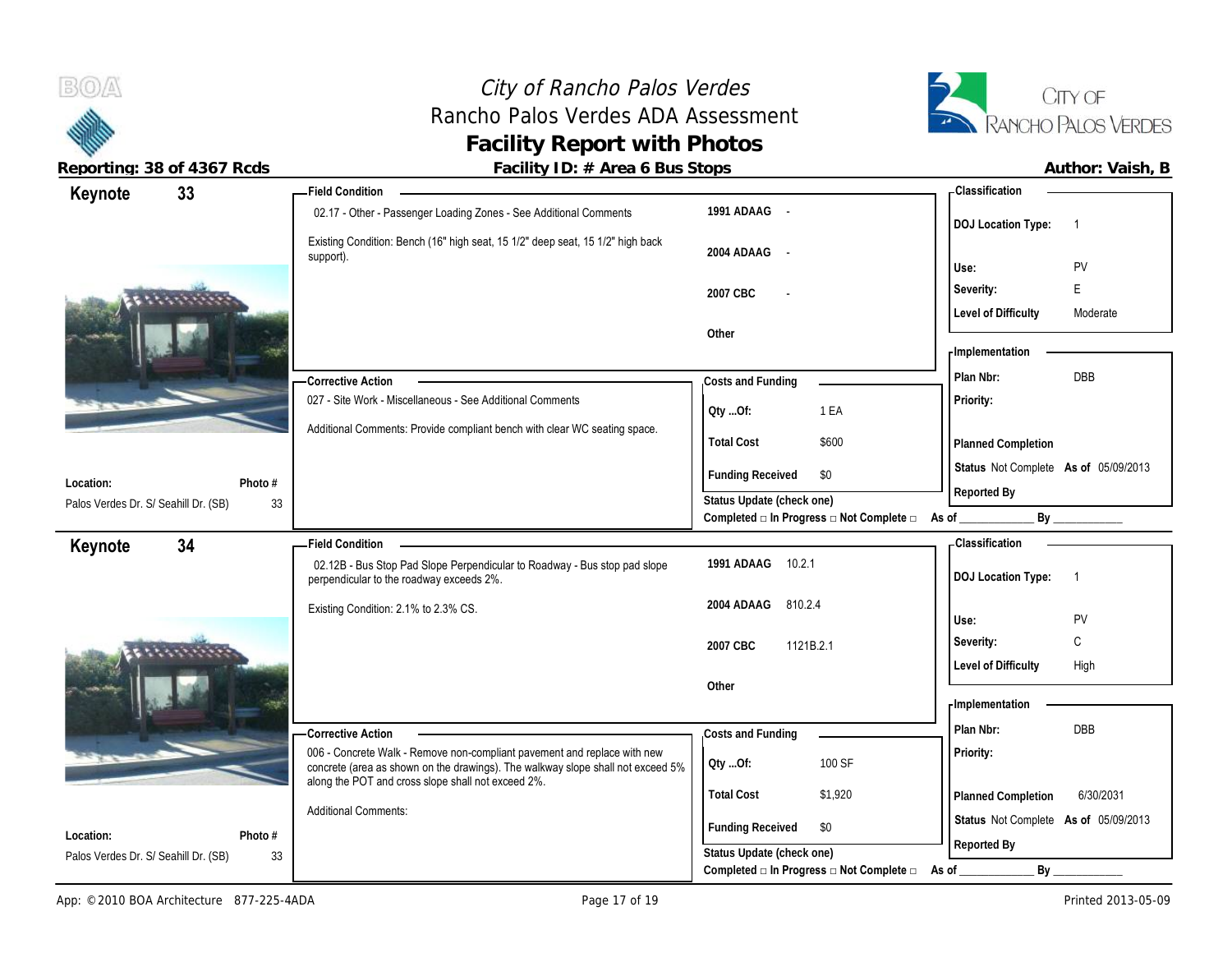### City of Rancho Palos Verdes Rancho Palos Verdes ADA Assessment **Facility Report with Photos**



| Keynote                              | 35      | -Field Condition                                                                                                                                                    |                                                                                               | - Classification                            |
|--------------------------------------|---------|---------------------------------------------------------------------------------------------------------------------------------------------------------------------|-----------------------------------------------------------------------------------------------|---------------------------------------------|
|                                      |         | 02.13A - Bus Stop Shelter - Clear Floor Area - Clear floor area of 30" by 48" is not<br>completely within the shelter.                                              | 1991 ADAAG 10.2.1(2)                                                                          | <b>DOJ Location Type:</b><br>$\overline{1}$ |
|                                      |         | Existing Condition: No WC space provided within the shelter.                                                                                                        | 2004 ADAAG<br>810.3                                                                           | Use:<br><b>PV</b>                           |
|                                      |         |                                                                                                                                                                     | 2007 CBC<br>1121B.2.1                                                                         | C<br>Severity:                              |
|                                      |         |                                                                                                                                                                     |                                                                                               | <b>Level of Difficulty</b><br>Moderate      |
|                                      |         |                                                                                                                                                                     | Other                                                                                         |                                             |
|                                      |         |                                                                                                                                                                     |                                                                                               | - Implementation                            |
|                                      |         | -Corrective Action                                                                                                                                                  | Costs and Funding                                                                             | DBB<br>Plan Nbr:                            |
|                                      |         | 027 - Site Work - Miscellaneous - See Additional Comments                                                                                                           | 1 EA<br>QtyOf:                                                                                | Priority:                                   |
|                                      |         | Additional Comments: See Keynote 33 for corrective action.                                                                                                          | <b>Total Cost</b><br>\$0                                                                      | 6/30/2031<br>Planned Completion             |
|                                      |         |                                                                                                                                                                     |                                                                                               |                                             |
| Location:                            | Photo # |                                                                                                                                                                     | <b>Funding Received</b><br>\$0                                                                | Status Not Complete As of 05/09/2013        |
| Palos Verdes Dr. S/ Seahill Dr. (SB) | 33      |                                                                                                                                                                     | Status Update (check one)                                                                     | Reported By                                 |
|                                      |         |                                                                                                                                                                     | Completed □ In Progress □ Not Complete □ As of                                                | By                                          |
| Keynote                              | 36      | <b>Field Condition</b>                                                                                                                                              |                                                                                               | <b>Classification</b>                       |
|                                      |         | 02.11A - Bus Stop Pad Size - Bus stop pad does not measure 8' long (measured<br>from the curb or vehicle roadway edge) by 5' wide (measured parallel to the vehicle | 1991 ADAAG<br>10.2.1                                                                          | <b>DOJ Location Type:</b><br>$\overline{1}$ |
|                                      |         |                                                                                                                                                                     |                                                                                               |                                             |
|                                      |         | roadway).                                                                                                                                                           | 810.2.2<br>2004 ADAAG                                                                         |                                             |
|                                      |         | Existing Condition: Bus pad 7'-1" long by 5' wide.                                                                                                                  |                                                                                               | Use:<br>PV                                  |
|                                      |         |                                                                                                                                                                     | 2007 CBC<br>1121B.1                                                                           | C<br>Severity:                              |
|                                      |         |                                                                                                                                                                     |                                                                                               | <b>Level of Difficulty</b><br>Moderate      |
|                                      |         |                                                                                                                                                                     | Other                                                                                         |                                             |
|                                      |         |                                                                                                                                                                     |                                                                                               | - Implementation                            |
|                                      |         | -Corrective Action                                                                                                                                                  | Costs and Funding                                                                             | Plan Nbr:<br>DBB                            |
|                                      |         | 027 - Site Work - Miscellaneous - See Additional Comments                                                                                                           | 1 EA<br>QtyOf:                                                                                | Priority:                                   |
|                                      |         | Additional Comments: See Keynote 37 for corrective action.                                                                                                          |                                                                                               |                                             |
|                                      |         |                                                                                                                                                                     | <b>Total Cost</b><br>\$0                                                                      | 6/30/2031<br>Planned Completion             |
| Location:                            | Photo # |                                                                                                                                                                     | <b>Funding Received</b><br>\$0                                                                | Status Not Complete As of 05/09/2013        |
| Palos Verdes Dr. S/ Seacove Dr. (SB) | 36      |                                                                                                                                                                     | Status Update (check one)<br>Completed $\square$ In Progress $\square$ Not Complete $\square$ | Reported By<br>By                           |